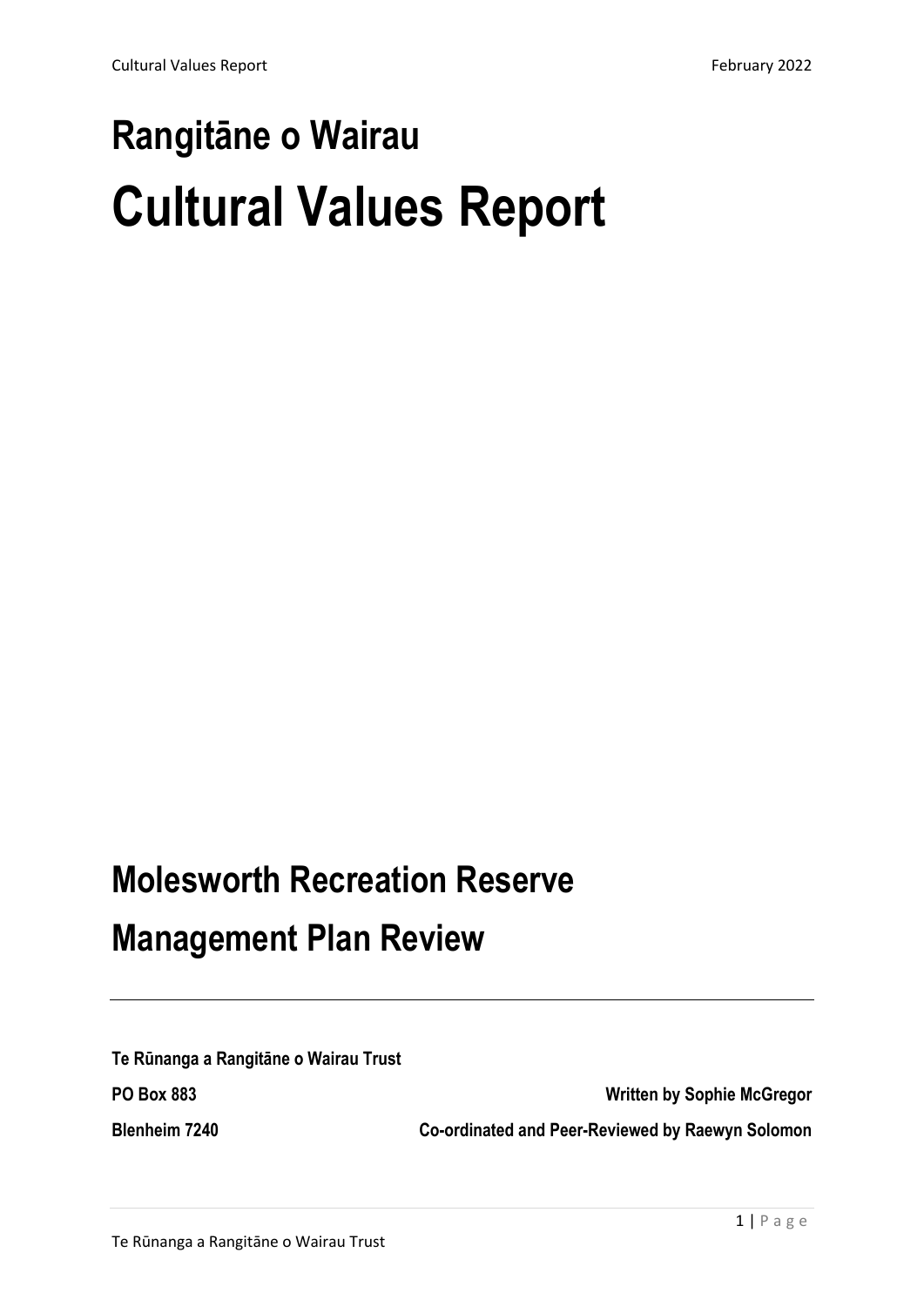## <span id="page-1-0"></span>RĀRANGI UPOKO / CONTENTS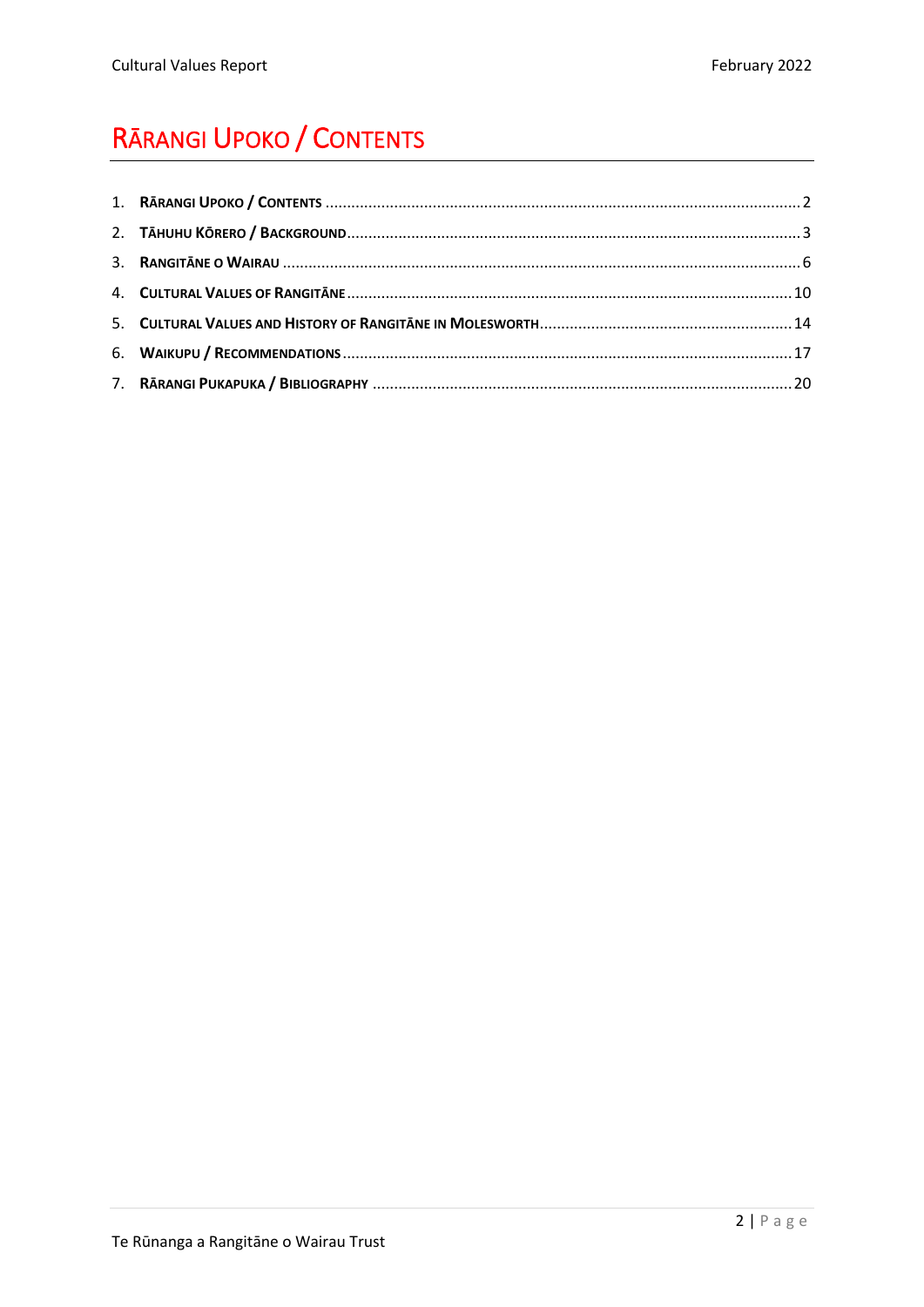## <span id="page-2-0"></span>TĀHUHU KŌRERO / BACKGROUND

Te Rūnanga a Rangitāne o Wairau Trust (**'Rangitāne'**), with a contribution of funding from the Department of Conservation (**'the Department'**), is commissioning a Cultural Values Report (**'CVR'**) for the forthcoming review of the Molesworth Recreation Reserve Management Plan, October 2013, which has the status of a Conservation Management Plan under section 41B of the Reserves Act 1977.

The CVR will outline the ancestral and intergenerational relationship Rangitāne has with Molesworth and the wider area and provide a platform for Rangitāne to identify the traditional and contemporary values and sites/areas of cultural significance within Molesworth Recreation Reserve (**'Molesworth'**). This will form the cultural foundation upon which the Molesworth Management Plan (**'MMP'**) is to be reviewed and how Rangitāne will engage with the Department and other parties on the review and future management of the Reserve.

#### **STATUS OF TE RŪNANGA A RANGITĀNE O WAIRAU TRUST**

The Rangitāne o Wairau Deed of Settlement (**'the Settlement'**) is the final settlement of all historical claims of Rangitāne resulting from acts or omissions by the Crown prior to 21 September 1992. The Settlement recognises the past dealings of the Crown that breached the Crown's obligations under Te Tiriti o Waitangi. It recognises the Crown's failure to include Rangitāne and adequately recognise and compensate the customary rights and interests of Rangitāne in its pre-1865 land purchases, its failure to set aside adequate reserves and ensure Rangitāne retained sufficient lands for its future needs, and the economic loss suffered by Rangitāne arising from breaches by the Crown of its Treaty obligations. The Settlement recognises the "cumulative effect of the Crowns actions and omissions which have had a damaging impact on the social and traditional structures of Rangitāne, their autonomy and ability to exercise customary rights and responsibilities and their access to customary resources and significant sites" [1](#page-2-1). Most importantly the Settlement recognises and reaffirms Rangitāne's mana.

The Settlement<sup>[2](#page-2-2)</sup> recognises the Area of Interest / Rohe of Rangitane to cover a territory encompassing the mouth of the Wairau River, extending northwards to Camp Lambert, northwest to d'Urville Island, including Whakatū (Nelson) and Waimea and follows the Motupiko River to the Nelson Lakes (Rotoiti and Rotorua). The southernmost boundary follows to Waiau-Toa (Clarence River) to its mouth, and then commences a northward journey through Kekerengu, Te Karaka (Mussel Point and Cape Campbell), Kapara Te Hau (Lake Grassmere), Parinui o Whiti (White Bluffs) and Wairau Lagoons.

<span id="page-2-1"></span><sup>1</sup> Deed of Settlement between the Crown and Rangitāne o Wairau. 2010.

<span id="page-2-2"></span><sup>&</sup>lt;sup>2</sup> Rangitāne and Rangitāne o Wairau Settlement Trust and The Crown. Deed of Settlement of Historical Claims. 2010.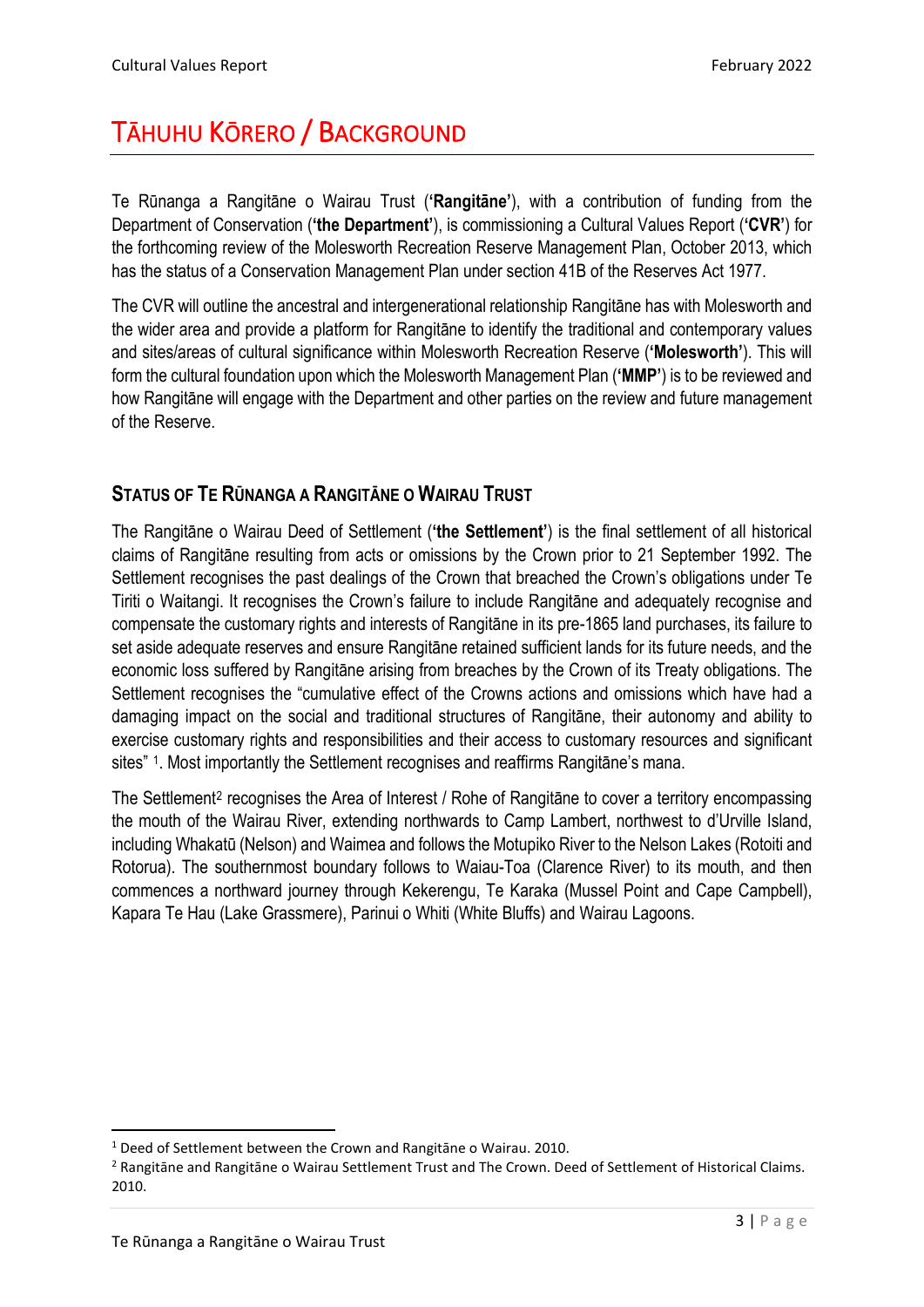

**MAP – Rangitāne area of interest, granted under the Rangitāne Deed of Settlement, 2010, Attachments Schedule.**

#### **RANGITĀNE AS A TREATY OF WAITANGI PARTNER TO THE CROWN**

The Conservation Act 1987, and all Acts listed in its first Schedule[3](#page-3-0) including the Reserves Act 1977, must be interpreted and administered so as to give effect to the principles of the Treaty of Waitangi[4.](#page-3-1)

The Department of Conservation also has specific responsibilities under Treaty Settlement legislation. To carry out these Treaty-related responsibilities, the Department currently works in partnership with Te Rūnanga o Kaikōura and Te Rūnanga o Ngāi Tahu, as well as those Te Tauihu iwi with customary interests in Molesworth[5.](#page-3-2)

To date limited consultation has taken place between Rangitāne and the Department regarding the management of Molesworth. The commissioning of this report from the Department, in preparation for the upcoming review of the MMP, is a step towards ensuring the interests of Rangitāne are accommodated for, and the Department meets its Treaty of Waitangi obligations and responsibilities.

<span id="page-3-0"></span><sup>&</sup>lt;sup>3</sup> Conservation Act 1987. Schedule 1.

<span id="page-3-1"></span><sup>4</sup> Conservation Act 1987. s 4.

<span id="page-3-2"></span><sup>5</sup> Department of Conservation. (2013). Molesworth Management Plan. p11.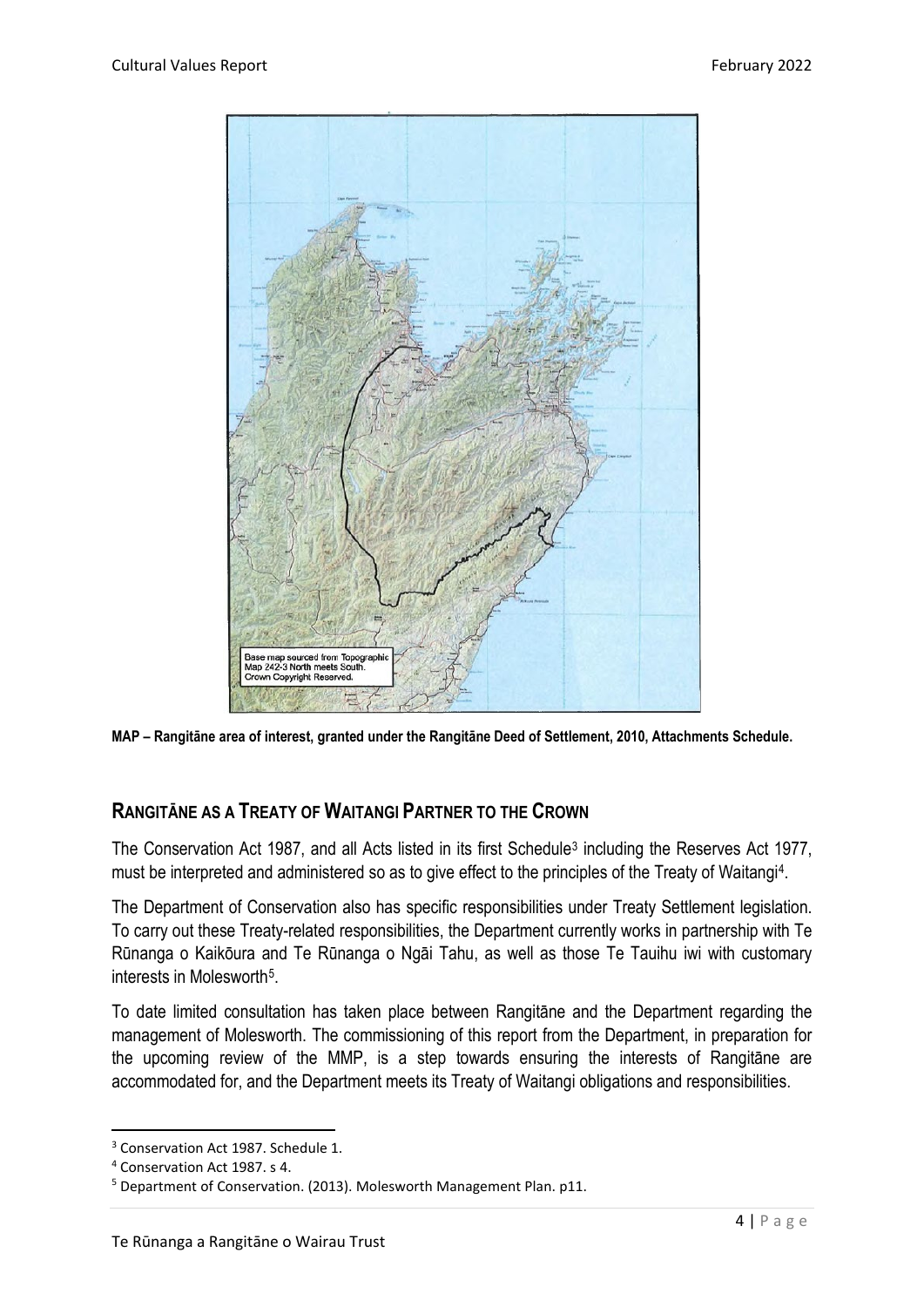#### **LEGAL CONTEXT**

Molesworth is a recreation reserve under section 17 of the Reserves Act 1977, subject to a farming lease. Landcorp Farming Limited (**'the Lessee**') holds the lease for farming operations on Molesworth under the Land Act 1948. This lease expires in 2023. The MMP, 2013 has been prepared in accordance with the farming lease and Section 40B of the Reserves Act 1997.

The Molesworth Steering Committee is an Advisory Committee under section 9 of the Reserves Act 1977 and comprises several different parties. In undertaking its functions, the Steering Committee has regard to the principles of the Treaty of Waitang[i6](#page-4-0).

<span id="page-4-0"></span><sup>6</sup> Department of Conservation. (2013). Molesworth Management Plan. p10.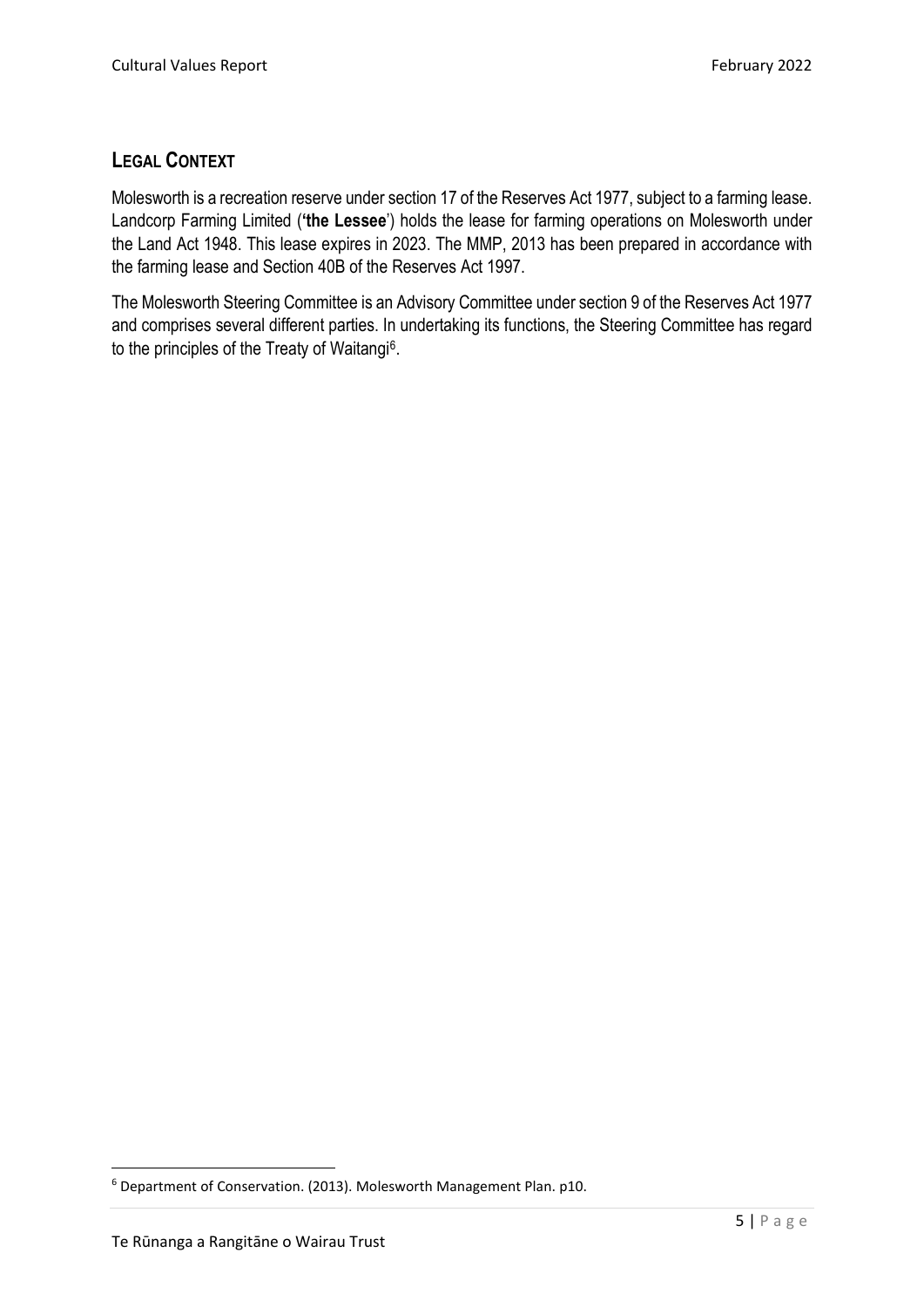### <span id="page-5-0"></span>RANGITĀNE O WAIRAU

Rangitāne have resided in the northern South Island since the migration from the Wairarapa in the sixteenth century under the Chiefs Te Huataki, Te Whakamana and Tukanae. Rangitāne established themselves as tangata whenua (people of the land) through conquest, intermarriage and assimilation with the iwi they found residing in the area. The maunga (mountains) and awa (rivers) in the region are the source of stories and whakatauki (proverbs) and in some cases embody Rangitāne tupuna (ancestors).

Rangitāne have occupied and used resources within a territory stretching from the Waiau-Toa (Clarence River) in the south to the Wairau, including the Nelson Lakes, and north to Kaituna and the Marlborough Sounds and west into the Whakatū (Nelson) area. Rangitāne customary rights and interests often overlapped and intersected with other iwi, especially in the Waiau-Toa, Nelson Lakes, Marlborough Sounds and Whakatū districts. Non-exclusive and shared occupation and use rights in these areas were governed by whakapapa connections and customary protocols between the iwi.[7](#page-5-1)

One of the central issues for the Waitangi Tribunal in relation to the WAI 785 hearings was the effect and operation of the Ngāi Tahu Takiwā. In its final report, the Tribunal concluded that Rangitāne o Wairau's area of interest extended through most of the Eastern South Island as far South as Waiau-Toa.

Communities were linked by well-used systems of ara tawhito (trails) spanning from coastal settlements, into the richly resourced South Island interior and over to Te Tai Poutini (the West Coast). Movements were often seasonal, following the lifecycles of animals and plants, and also enabled opportunities for trade and means of contact with other iwi. Trade included pounamu and pakohe (argillite). The significance of pakohe, and other natural mineral resources, are recognised through the Rangitāne Deed of Settlement which recognises the long-standing traditional, cultural and historical association of Rangitāne with pakohe[8](#page-5-2).

In the 1820s and 1830s iwi from the North Island invaded and settled in the northern South Island. Although Rangitāne no longer had exclusive possession of all their territory, they continued to live on the land, retained their tribal structures and chiefly lines, and maintained their ancestral connections to the land. Rangitāne retained a strong range of customary rights and remained people of mana. This was confirmed and exemplified in 1840 when the Rangitāne Rangatira Ihaia Kaikōura signed the Treaty of Waitangi at Horahora Kākahu Island in Port Underwood.

The subsequent years saw the Crown signing deeds with Māori to purchase land in the northern South Island. The Crown and the Native Land Courts consistent failure to investigate the nature and extent of Rangitāne customary interests, and wrongly characterising the iwi as a defeated 'remnant' without rights meant Rangitāne were not consulted, compensated for their interests, or given suitable reserves to dwell on. The reserves Rangitāne were granted were inadequate and insufficient to either maintain their customary practices or be developed effectively in the new economy, resulting in alienation, impoverishment, and economic marginalisation. By the late nineteenth century Rangitāne were landless. Crown attempts to alleviate their landless position failed.

<span id="page-5-1"></span><sup>7</sup> Te Runanga a Rangitāne o Wairau Settlement Booklet.

<span id="page-5-2"></span><sup>8</sup> Rangitāne Deed of Settlement 2010. s 5.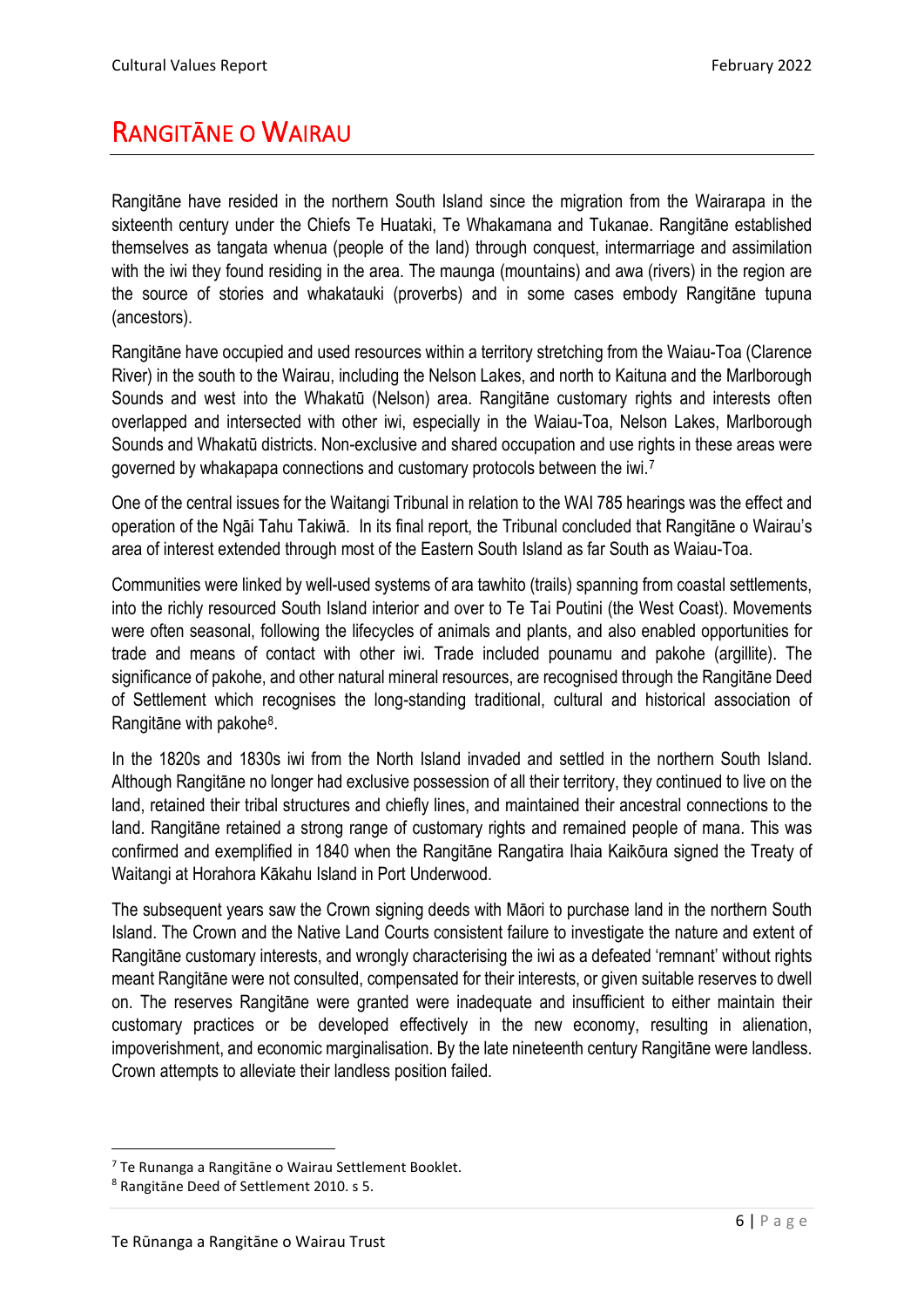Te Rūnanga o Rangitāne o Wairau was first established in 1861 by Rangitāne leaders as a forum for representing early land issues caused by landlessness amongst the Māori of Marlborough.

Since then, Te Rūnanga o Rangitāne o Wairau has continued to provide representation and advocacy for Rangitāne iwi members across a range of social and political issues affecting Rangitāne o Wairau.

#### **SHARED INTEREST AREAS AND RECOGNITION OF RELATIONSHIPS**

The Area of Interest defined in the Rangitāne Settlement sets out Rangitāne's tribal rohe. Rangitāne have overlapping interests within the statutorily defined Ngāi Tahu takiwā<sup>9</sup>, through the shared historical associations and whakapapa of Ngāti Huataki and Ngāti Kurī.

While there are other Te Tauihu iwi with shared interest areas, this document specifically focuses on the interests of Rangitāne and their areas of cultural interest and significance.

The Waitangi Tribunal have found<sup>[10](#page-6-1)</sup> that Rangitāne and Ngāi Tahu had legitimate overlapping customary rights in the area between Parinui o Whiti and Waiau-Toa, with no rights having been extinguished prior to Crown purchases from 1847. Despite these rights and interests being protected and guaranteed by the Treaty of Waitangi, the Crown extinguished most of these interests in a series of purchases between 1847 and 1860 without establishing the correct right-holders or obtaining their full and free consent.

In the Kaikōura transaction in 1859 the Crown neither inquired into nor considered Rangitāne's rights and interests in this part of the east coast. These rights and interests were unfairly extinguished through the Kaikōura purchase, in breach of the Treaty of Waitangi and its principles<sup>11</sup>.

Breaches of the Treaty of Waitangi and its principles against Rangitāne continued into the twentieth century when the Crown chose to exclusively deal with Ngāi Tahu at the expense of Rangitāne, and other Te Tau Ihu iwi, who also had legitimate rights and traditional customary interests in the area between the Waiau-Toa and Parinui o Whiti.

The Crown's dealings with South Island iwi since the 1990s has relied on the Māori Appellate Court's 1990 decision on customary rights. Based on the court's finding that Ngāi Tahu had sole rights of ownership in the Kaikōura block at the time of the sale to the Crown, the Government has dealt exclusively with Ngāi Tahu in the matter of Treaty breaches in what is legislated as the Ngāi Tahu takiwā<sup>[12](#page-6-3)</sup>.

Although the boundaries of the takiwā of Ngāi Tahu are defined in the Te Rūnanga o Ngāi Tahu Act 1996[13](#page-6-4) and the Ngāi Tahu Claims Settlement Act 1998, there is nothing in this legislation that prevents the Crown from considering Te Tau Ihu iwi interests within the Ngāi Tahu takiwā. "The legislation is not in itself in breach of the Treaty; the breach lies in the way in which the Government has interpreted it. Te Tau Ihu interests were ignored during the negotiation and settlement of the Ngāi Tahu claim. The Crown failed to adequately consult with Te Tau Ihu iwi during this process, as assets that could potentially have

<span id="page-6-0"></span><sup>&</sup>lt;sup>9</sup> Defined under the Te Rūnanga o Ngāi Tahu Act 1996 and the Ngāi Tahu Claims Settlement Act 1998.

<span id="page-6-1"></span><sup>&</sup>lt;sup>10</sup> Te Tau Ihu o Te Waka a Māui. (2007). Preliminary Report on Te Tau Ihu Customary Rights in the Statutory Ngāi Tahu Takiwā. WAI785. Waitangi Tribunal Report.<br><sup>11</sup> Te Tau Ihu o Te Waka a Māui. (2007). Preliminary Report on Te Tau Ihu Customary Rights in the Statutory

<span id="page-6-2"></span>Ngāi Tahu Takiwā. WAI785. Waitangi Tribunal Report.

<span id="page-6-3"></span><sup>&</sup>lt;sup>12</sup> Te Tau Ihu o Te Waka a Māui. (2007). Preliminary Report on Te Tau Ihu Customary Rights in the Statutory Ngāi Tahu Takiwā. WAI785. Waitangi Tribunal Report.

<span id="page-6-4"></span><sup>13</sup> Te Rūnanga o Ngāi Tahu Settlement Act 1996, s 5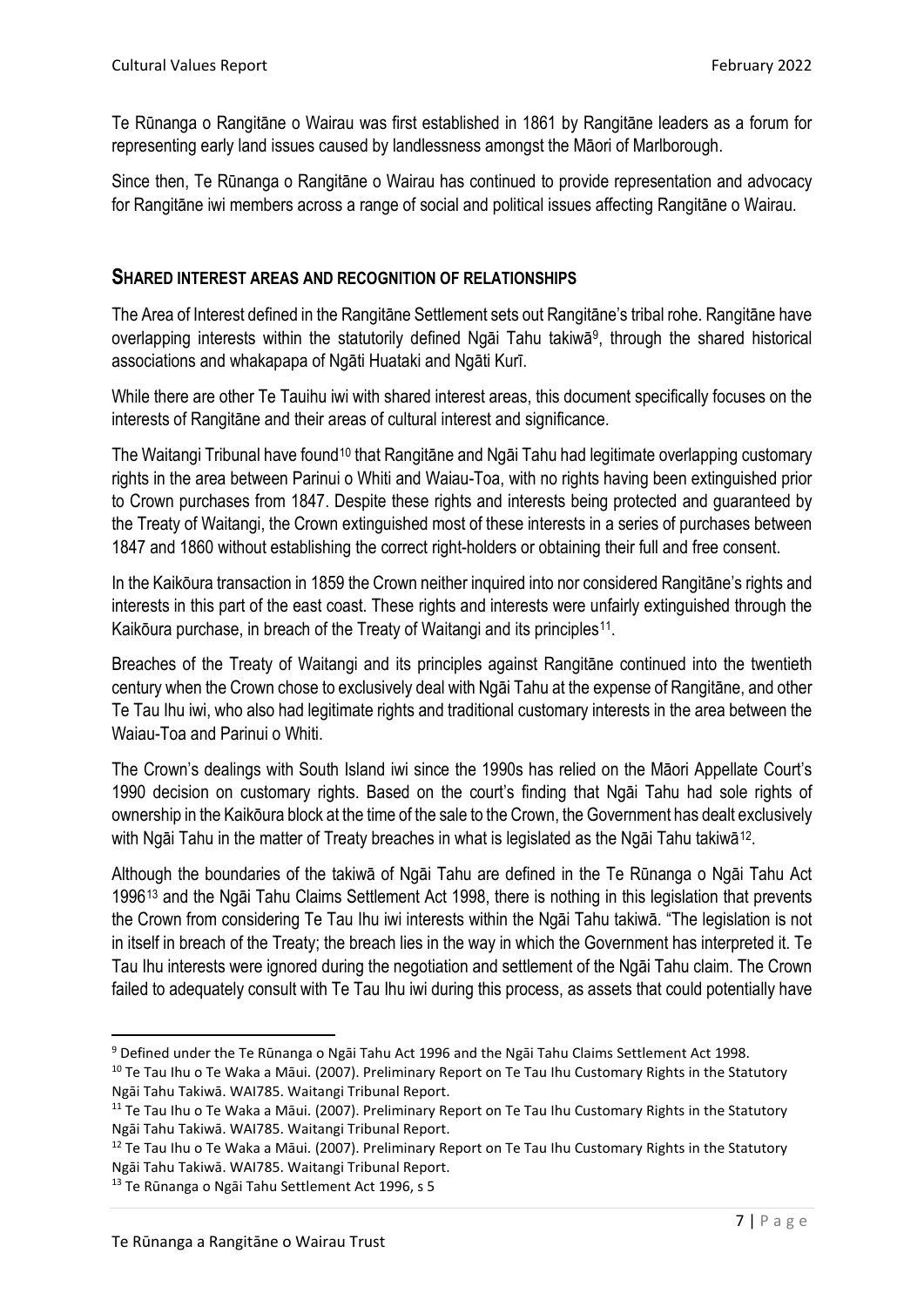been included in any future settlement with Te Tau Ihu iwi were vested in the sole ownership of Ngāi Tahu. This exclusive treatment has continued post-settlement, to the detriment of Te Tau Ihu iwi."[14](#page-7-0)

Rangitāne asserts that the exclusive treatment has continued, and is continuing, even at the time of the production of this Cultural Values Report.

The Treaty of Waitangi, and the principles of partnership, reciprocity, autonomy, and active protection, requires "the Crown act fairly as between Māori groups – it cannot unfairly advantage one group over another where their circumstances, rights, and interests are broadly the same"<sup>[15](#page-7-1)</sup>.

Rangitāne maintain that the imposition of artificial European boundary lines over customary interests through the Crown land purchases have had detrimental effects by depriving Rangitāne of their customary resource-use and land entitlements<sup>[16](#page-7-2)</sup> and that that process assisted Ngai Tahu in claiming a boundary which was wrongly upheld by the Māori Appellate Court in 1990[17](#page-7-3). "The Crowns subsequent reliance on the (Appellate) court's 1990 decision in the enactment of the Te Rūnanga o Ngāi Tahu Act 1996, defined the Ngāi Tahu takiwā with a northern boundary set by the Kaikōura and Arahura deeds, as set out in the Māori Appellate Court's 1990 decision. These boundaries were then adopted in the Ngāi Tahu Claims Settlement Act 1998.["18](#page-7-4) Rangitāne (and Te Tau Ihu iwi) "alleged that the Crown breached its Treaty obligations to Te Tau Ihu iwi by relying on the Māori Appellate Court's decision to determine tribal boundaries and by legislating for an exclusive tribal district for Ngāi Tahu."[19](#page-7-5)

Findings from the Waitangi Tribunal Report on Te Tau Ihu customary rights in the Statutory Ngāi Tahu takiwā[20](#page-7-6) conclude that "Rangitāne, Ngāti Toa and Ngāi Tahu all had rights in the east coast takiwā, though those rights were based on different take"[21.](#page-7-7) The Tribunal concluded "Rangitāne had rights that had been initiated by campaigns originally against Waitaha and subsequently against Ngāti Kurī of Ngāi Tahu. Those rights were developed by subsequent occupation and use of resources as far as Waiau-Toa and Waipapa which persisted until the time of the Ngāi Tahu attacks on them in the 1830s. Since Ngāi Tahu did not follow those attacks with settlement in the area, Rangitāne were free to resume their occupation or use of the coast north of Waiau-Toa. Even though Rangitāne may not have been in occupation in any great number, or at all, by the time the Wairau and Kaikōura purchases were negotiated, they retained ancestral associations. The Crown was obliged to consult Rangitāne who were still living at Wairau and Pelorus (as they were eventually consulted for the Waipounamu purchase)."<sup>[22](#page-7-8)</sup> The Tribunal also found Ngāi Tahu "had a right to occupy that part of the coast, had they chosen to do so. But we do not consider

<span id="page-7-0"></span><sup>&</sup>lt;sup>14</sup> Te Tau Ihu o Te Waka a Māui. (2007). Preliminary Report on Te Tau Ihu Customary Rights in the Statutory Ngāi Tahu Takiwā. WAI785. Waitangi Tribunal Report.

<span id="page-7-1"></span><sup>&</sup>lt;sup>15</sup> Te Tau Ihu o Te Waka a Māui. (2007) Preliminary Report on Te Tau Ihu Customary Rights in the Statutory Ngāi Tahu Takiwā. WAI785. Waitangi Tribunal Report. p5.

<span id="page-7-2"></span><sup>&</sup>lt;sup>16</sup> Te Tau Ihu o Te Waka a Māui. (2007). Preliminary Report on Te Tau Ihu Customary Rights in the Statutory Ngāi Tahu Takiwā. WAI785. Waitangi Tribunal Report. p3.

<span id="page-7-3"></span><sup>&</sup>lt;sup>17</sup> Te Tau Ihu o Te Waka a Māui. (2007). Preliminary Report on Te Tau Ihu Customary Rights in the Statutory Ngāi Tahu Takiwā. WAI785. Waitangi Tribunal Report. p8.<br><sup>18</sup> Te Tau Ihu o Te Waka a Māui. (2007). Preliminary Report on Te Tau Ihu Customary Rights in the Statutory

<span id="page-7-4"></span>Ngāi Tahu Takiwā. WAI785. Waitangi Tribunal Report. p9-10.

<span id="page-7-5"></span><sup>&</sup>lt;sup>19</sup> Te Tau Ihu o Te Waka a Māui. (2007). Preliminary Report on Te Tau Ihu Customary Rights in the Statutory Ngāi Tahu Takiwā. WAI785. Waitangi Tribunal Report. p10.

<span id="page-7-6"></span><sup>&</sup>lt;sup>20</sup> Te Tau Ihu o Te Waka a Māui. (2007). Preliminary Report on Te Tau Ihu Customary Rights in the Statutory Ngāi Tahu Takiwā. WAI785. Waitangi Tribunal Report.

<span id="page-7-7"></span><sup>&</sup>lt;sup>21</sup> Te Tau Ihu o Te Waka a Māui. (2007). Preliminary Report on Te Tau Ihu Customary Rights in the Statutory Ngāi Tahu Takiwā. WAI785. Waitangi Tribunal Report. pp85-86

<span id="page-7-8"></span><sup>&</sup>lt;sup>22</sup> Te Tau Ihu o Te Waka a Māui. (2007). Preliminary Report on Te Tau Ihu Customary Rights in the Statutory Ngāi Tahu Takiwā. WAI785. Waitangi Tribunal Report. p86.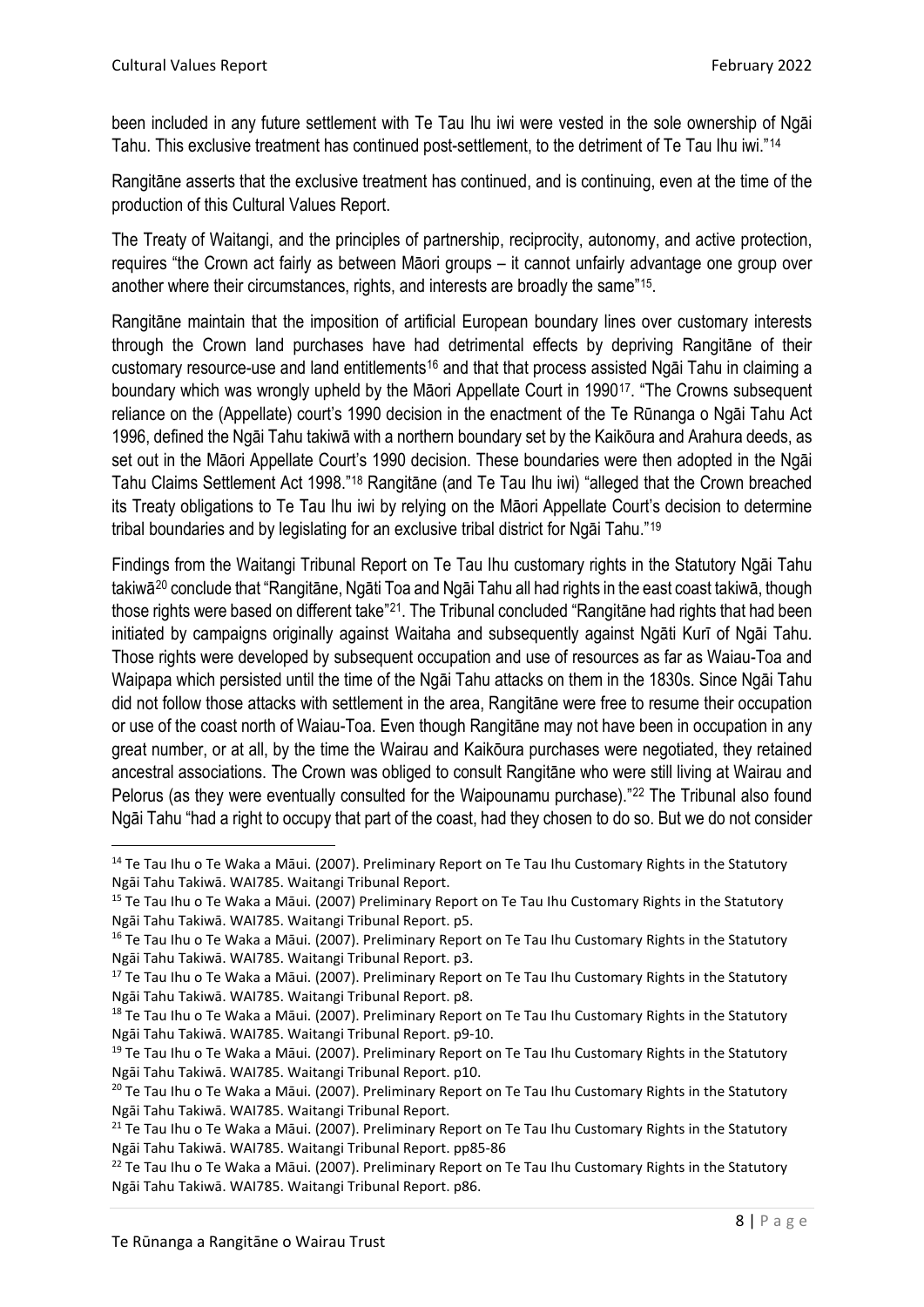that they had an exclusive right, since they did not occupy any land north of Waiau-Toa and did not completely obliterate Rangitāne…["23.](#page-8-0)

The Tribunal, in its report, found that "the straight-line boundary determined by the 1990 Māori Appellate Court decision was not appropriate when considering the overlapping rights of Te Tau Ihu iwi and Ngāi Tahu in this area. The boundary had the effect not only of drawing a line directly through whakapapa but also of driving a wedge between some of the whakapapa relationships. Rights and interests derived from shared whakapapa cannot be extinguished or modified by drawing a straight boundary line on a map…["24.](#page-8-1)

The Tribunal notes that "the courts have made it clear that neither the Te Rūnanga o Ngāi Tahu Act 1996 nor the Ngāi Tahu Claims Settlement Act 1998 prevents the Crown recognising and settling claims of other iwi. The legislation adopts the boundaries of the Māori Appellate Court's decision but not the notion of exclusivity."[25](#page-8-2)

Incorrect interpretation of legislation and failure to adequately engage and consult with Te Tau Ihu throughout land sales and subsequent iwi claims and settlements has resulted in limited available assets and land vestiture opportunities for Rangitāne through their own Settlement with the Crown.

As mentioned elsewhere in this report the Deed of Settlement between the Crown and Rangitāne o Wairau<sup>[26](#page-8-3)</sup> recognises the intergenerational relationship of shared historical associations and whakapapa of Ngāti Huataki and Ngāti Kurī and recognises the cultural, spiritual, historical, and traditional associations and kaitiaki responsibilities of Rangitāne with the rivers, lakes, land, and natural resources in the rohe of Rangitāne. Fundamentally, for this report, the Settlement recognises that Rangitāne continues to have interests between Te Parinui o Whiti and Waiau-Toa.

<span id="page-8-0"></span><sup>&</sup>lt;sup>23</sup> Te Tau Ihu o Te Waka a Māui. (2007). Preliminary Report on Te Tau Ihu Customary Rights in the Statutory Ngāi Tahu Takiwā. WAI785. Waitangi Tribunal Report. p87.

<span id="page-8-1"></span><sup>&</sup>lt;sup>24</sup> Te Tau Ihu o Te Waka a Māui. (2007). Preliminary Report on Te Tau Ihu Customary Rights in the Statutory Ngāi Tahu Takiwā. WAI785. Waitangi Tribunal Report. p179.

<span id="page-8-2"></span><sup>&</sup>lt;sup>25</sup> Te Tau Ihu o Te Waka a Māui. (2007). Preliminary Report on Te Tau Ihu Customary Rights in the Statutory Ngāi Tahu Takiwā. WAI785. Waitangi Tribunal Report. p179.

<span id="page-8-3"></span><sup>&</sup>lt;sup>26</sup> Deed of Settlement between the Crown and Rangitane o Wairau. 2010.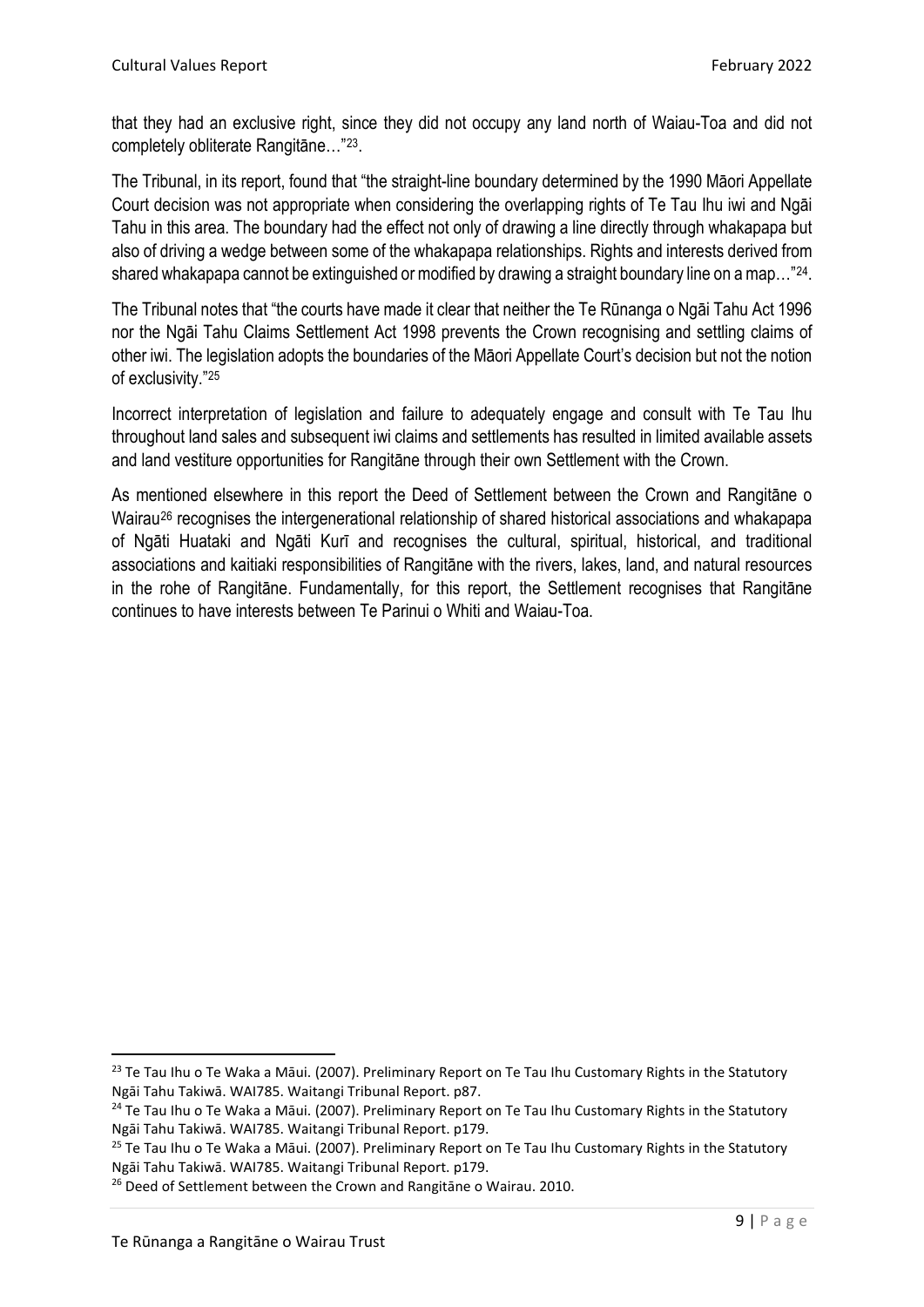### <span id="page-9-0"></span>CULTURAL VALUES OF RANGITĀNE

Rangitāne have resided in the northern South Island since the migration from the Wairarapa in the sixteenth century under the Chiefs Te Huataki, Te Whakamana and Tukanae. Rangitāne established themselves as tangata whenua (people of the land) through conquest, intermarriage, and assimilation with the iwi they found residing in the area. Since then, Rangitāne have continued to have strong unbroken connections and occupation in the Te Tauihu area.

Much of the northern East Coast and Marlborough Sounds were dotted with pa, kāinga, and tauranga waka (canoe landing places) and were supported by an abundance of mahinga kai opportunities.

Communities were linked by well-used systems of ara tawhito (trails) spanning from coastal settlements, into the richly resourced South Island interior and over to Te Tai Poutini (the West Coast). Seasonal pa and kāinga are dotted throughout the interior, providing resting points along a journey or temporary homes for resource gathering expeditions. Movements around the interior were seasonal, following the lifecycles of animals and plants, and enabled opportunities for contact with other iwi and for trade, including pakohe (argillite) and pounamu. In early times pounamu was carried to the pa complex at the Wairau Lagoon via trails through the Waihōpai or Awatere Valleys. Brailsford<sup>[27](#page-9-1)</sup> describes both the Awatere and the Waiau-Toa as subsidiary pounamu trails.

Over time Rangitāne developed extensive knowledge of available resources and their seasons. Many landmarks, mahinga kai sites, waterbodies, plains and bays are named after important tupuna or events. Places and names were passed down through generations, accompanied by stories, histories, traditions, and whakapapa, enabling any Rangitāne to find their way, both physically and spiritually.

Mahinga kai is a fundamental element of being Māori. The concept of mahinga kai encompasses the whole process of gathering food and other resources. It includes the act of fishing, hunting or gathering; the act of weaving or collecting weaving resources; the act of gathering medicinal plants and knowledge of where they are gathered; the methods used to procure resources; the places where those resources are found, and the actual resource itself. It also includes the passing on of traditional knowledge to future generations – mātauranga Māori. The ability to provide for both whānau and manuhiri and exercising kaitiakitanga are central to the mana and identity of Rangitāne. Post European settlement, land "sales" and the lack of adequate reserves, loss of land and access to traditional land-based mahinga kai and other opportunities, including opportunities for financial gain or benefit, has severely diminished the ability of Rangitāne to connect to their traditional interior lands, wāhi tapu and mahinga kai sites.

The abundance of food resources available both today and traditionally along the eastern coastline, Marlborough Sounds and into the South Island interior provides an insight into the long-standing occupation and association of Rangitāne in the area. Archaeological remains provide evidence of this occupation around the Wairau area, Marlborough Sounds and beyond into the inlands on the South Island. Urupā, umu (ovens), kūmara pits, middens, cultivation remains, and archaeological finds all provide insight into the movements of Māori. Many of these sites and finds are recorded through the New Zealand Archaeological Association.

The resource rich Wairau Lagoons and associated areas formed the metropolis and central hub of Rangitāne. The extensive and complex 19km Wairau Lagoons canal system, constructed under the

<span id="page-9-1"></span><sup>27</sup> Brailsford. B. (1984). Greenstone Trails: the Māori search for pounamu.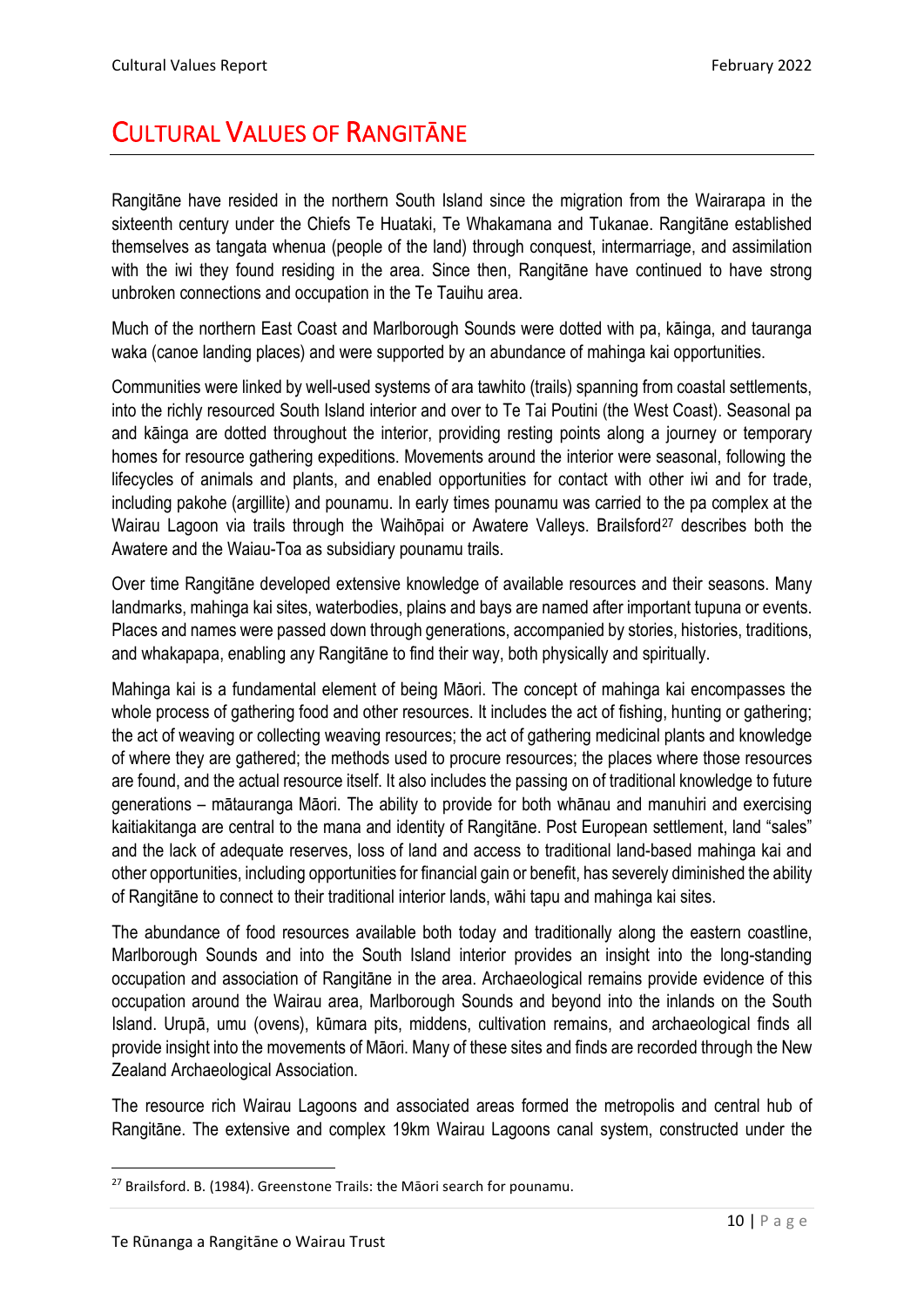chiefs Whata-koiro and Patiti and completed by a grandson of Whata-koiro, is a remarkable example of how Rangitāne modified the ecosystem in order to maximise their harvest of fish, eels and waterfowl[28](#page-10-0).

The Wairau Lagoon area comprised multiple areas of occupation, spanning a vast area. Horekaka is a Rangitane pa on Horahora Kākahu, an island near the entrance to Cloudy Bay. Te Kauae pa was located on the northern side of the Wairau River, while Te Kōwhai was located near the Wairau River mouth, between Matukopoko and Pātiki Streams. Two major occupation areas were located within the Wairau lagoon complex. One on Budge's Island and the other in the area between Chandlers Lagoon and Big Lagoon. An urupā, Morepo, was located on an island in the lagoon, while several other pa (with associated urupā) were built on islands in and around the lagoon margins to protect the areas resources. Motueka, Utawai and Mokinui were all pa located within the lagoon complex.[29](#page-10-1) Pokohiwi (Kupe's Elbow), a boulder bank which encloses the Wairau Lagoons on their seaward side, was an important residency of Rangitāne, owing to its abundance in mahinga kai and easy accessibility to the sea. Several pa and urupā are located on Pokohiwi and the area was an important noho huihui (meeting place) for the iwi to discuss significant issues. Hui were held here with the Crown in the 1850s<sup>[30](#page-10-2)</sup>.

Offshore fishing included barracouta, flounder, snapper, shark, topai, octopus, squid, kahawai, bluenose, moki, hapuka, moki, tamure, terakihi, cod, rig, gurnard, and elephant fish, while the coastline continues to provide an abundance of crabs, shrimp, pāua, kutae (mussels), oysters, tutua (clams), pipi, cockles, kina, scallops and koura. Lagoons were rich in waterfowl and swan and duck eggs, while rivers provided fish such as mullet, kahawai, tuna (eels), monkfish, flounder and whitebait<sup>[31](#page-10-3)</sup>.

The Wairau Lagoons continue to be an important source of mahinga kai and central to the identity of Rangitāne today. Richard Bradley, in evidence to the Waitangi Tribunal in 2003, stated that the Wairau Lagoons are "…the site of significant number of ancestral urupā and mahi tapu specific to Rangitane. Our claim of ahi kaa is strongest here and is derived from the strip of land known to our people as Te Pokohiwi a Kupa (or Boulder Bank), and the adjoining lands collectively referred to as Te Aropipi, Morepo, Mataora, or the Wairau Lagoons"[32](#page-10-4).

The Maruia area also played a significant role in the history of Rangitāne as it was rich in bird life and was frequented when passing through. The area is still significant today.

Te Pukatea Pa was situated on a high ridge straddling Whites Bay at Rarangi and was a favoured traditional Rangitāne occupation site. A complex of kāinga were located around Te Pukatea Pa and the area was know for it mahinga kai and cultivations. The Settlement<sup>[33](#page-10-5)</sup> recognises the significance of Pukatea / Whites Bay by its vesting as a recreation reserve<sup>[34](#page-10-6)</sup>.

<span id="page-10-0"></span><sup>&</sup>lt;sup>28</sup> Armstrong. D.A. (2021) Draft Historical Research Report in Support of Te Rūnanga o Rangitāne o Wairau Application. p2.

<span id="page-10-1"></span><sup>&</sup>lt;sup>29</sup> Armstrong. D.A. (2021) Draft Historical Research Report in Support of Te Rūnanga o Rangitāne o Wairau Application. p51.

<span id="page-10-2"></span><sup>&</sup>lt;sup>30</sup> Armstrong. D.A. (2021) Draft Historical Research Report in Support of Te Rūnanga o Rangitāne o Wairau Application. pp4-5.

<span id="page-10-3"></span><sup>&</sup>lt;sup>31</sup> Armstrong. D.A. (2021) Draft Historical Research Report in Support of Te Rūnanga o Rangitāne o Wairau Application. p3.

<span id="page-10-4"></span><sup>&</sup>lt;sup>32</sup> Armstrong. D.A. (2021) Draft Historical Research Report in Support of Te Rūnanga o Rangitāne o Wairau Application. p56.

<span id="page-10-6"></span><span id="page-10-5"></span><sup>&</sup>lt;sup>33</sup> Rangitāne o Wairau Deed of Settlement. (2010). s 5.<br><sup>34</sup> Pukatea / Whites Bay to be vested jointly as tenants in common with the trustees of the [Toa Rangatirea] Trust and Ngāti Rārua Settlement Trust with all three being the joint management body.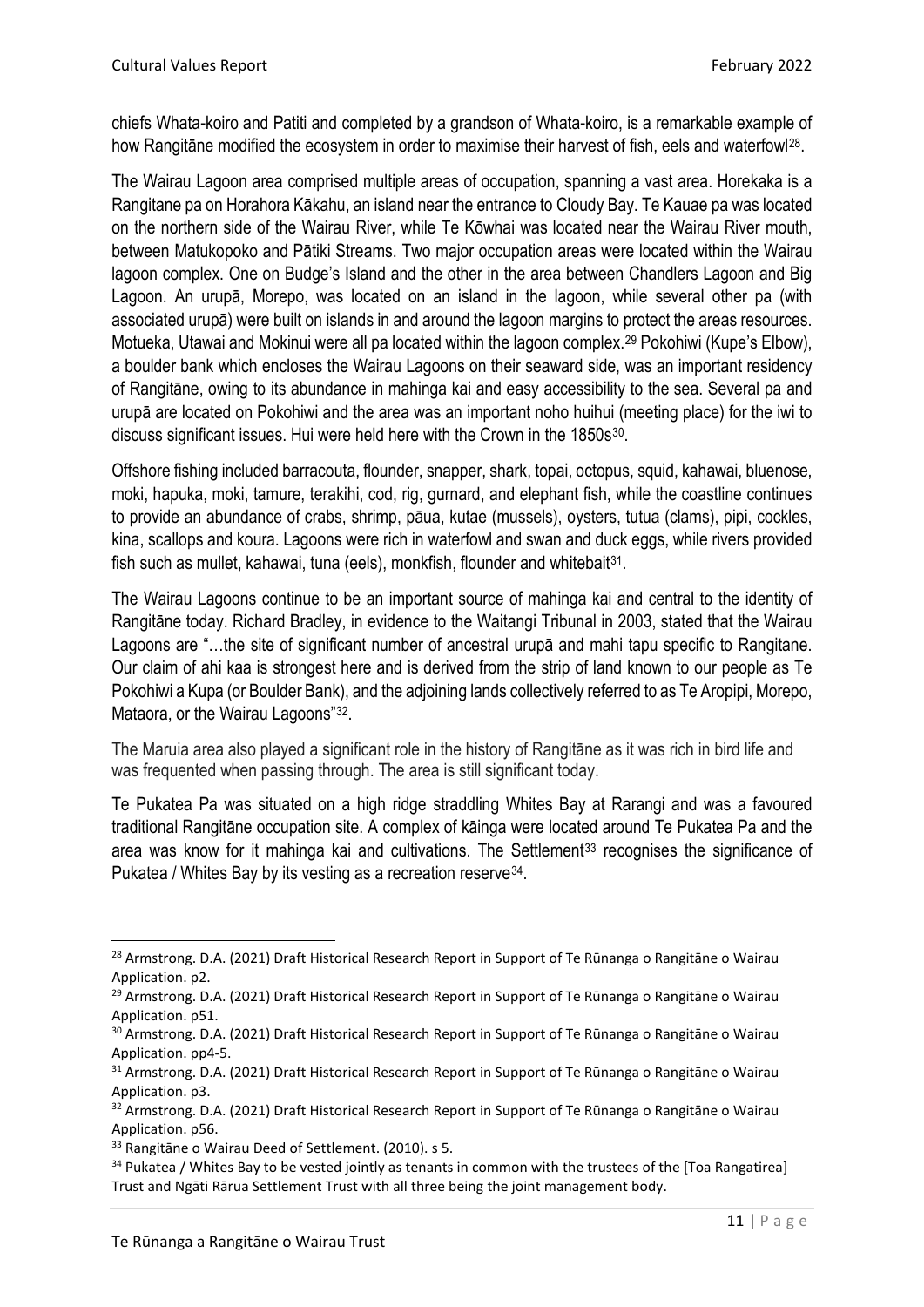#### **SHARED AREAS OF INTEREST AND OCCUPATION BETWEEN THE WAIRAU AND WAIAU-TOA**

Both Rangitāne and Ngāti Kurī have significant traditions and associations with the area between the Wairau and Waiau-Toa.

The Awatere River is one of the major river systems in Marlborough and an important resource utilised by Rangitāne. The river provided a pathway for access into the South Island interior for gathering resources, mahinga kai and engaging with whānau and iwi. The river, its tributaries and associated wetlands provided an abundance of resources, such as tuna, waterfowl, harakeke and raupō. The river mouth and coast provided kaimoana and the inland valleys associated with the Awatere provided bird, such as weka, kaka, kea, kereru, and plant, such as tikumu, ti kouka, taramea, aruhe (fernroot), resources. Unsurprisingly a series of pits and terraces are located at the mouth of the Awatere, supporting the importance of the river catchment.

The presence of oven stones and 'firestarter' trees such as the kaikomako in the Blind River indicates that this area supported a resident population at some point.

Kapara-te-Hau (Lake Grassmere) was an important and culturally rich mahinga kai area. The area was originally settled by Te Hau who planted an array of gardens. The gardens later became Lake Grassmere when they were inundated by a flood. Te Hau and his people placed boulders by the sea to create beds for kutae (mussels), pāua and tiotio. The area includes pa sites, wāhi tapu, urupā, cultivations and is an important source of birds, eel, kaimoana, raupō and harakeke<sup>[35](#page-11-0)</sup>. Evidence of occupation in the area can be found through several New Zealand Archaeological Association recorded sites, including burials, ovens, middens, pits and terraces.

Marfells Beach was an area of occupation and cultivation, with shell middens, terraces, large pits and ovenstones, adze and other tools all being found there.

A kāinga at Mussel Point once housed a significant population. Pits, ovenstones, middens, burial artefacts, fishing equipment and kōiwi have all been uncovered at this area.

Te Karaka, named after a grove of karaka which once grew there, near Cape Campbell, was an occupation area with many artefacts finds, while middens, ovens and artefacts have been found further south at Orumoa (Long Point).

Waiharakeke (Flaxbourne) is other area of occupation and battle sites. The name Waiharakeke implies the plentiful and important harakeke resource and the Rangitāne chief Te Huataki had a pa at the mouth of the Waiharakeke.

Kaitutae was a Rangitane pa at Kekerengu (20kms north of Waiau-Toa).

From the time of the Rangitāne chief Te Huataki, Rangitāne had established their control of the east coast as far south as the Waiau-Toa (Clarence River), a key event being a battle, named Paoiroro, near the Waiau-Toa mouth. Here Rangitāne and Ngāti Mamoe were said to have overcome Ngāi Tahu. In 1843 the Ngāi Tahu chief Tuhawaiki told Shortland[36](#page-11-1) that Paoiroro Te Huataki controlled the lands north

<span id="page-11-0"></span><sup>&</sup>lt;sup>35</sup> Armstrong. D.A. (2021) Draft Historical Research Report in Support of Te Rūnanga o Rangitāne o Wairau Application. p265.

<span id="page-11-1"></span><sup>&</sup>lt;sup>36</sup> Edward Shortland. (1974). The Southern Districts of New Zealand: A Journel, with Passing Notices of the Customs of the Aborigines. p98.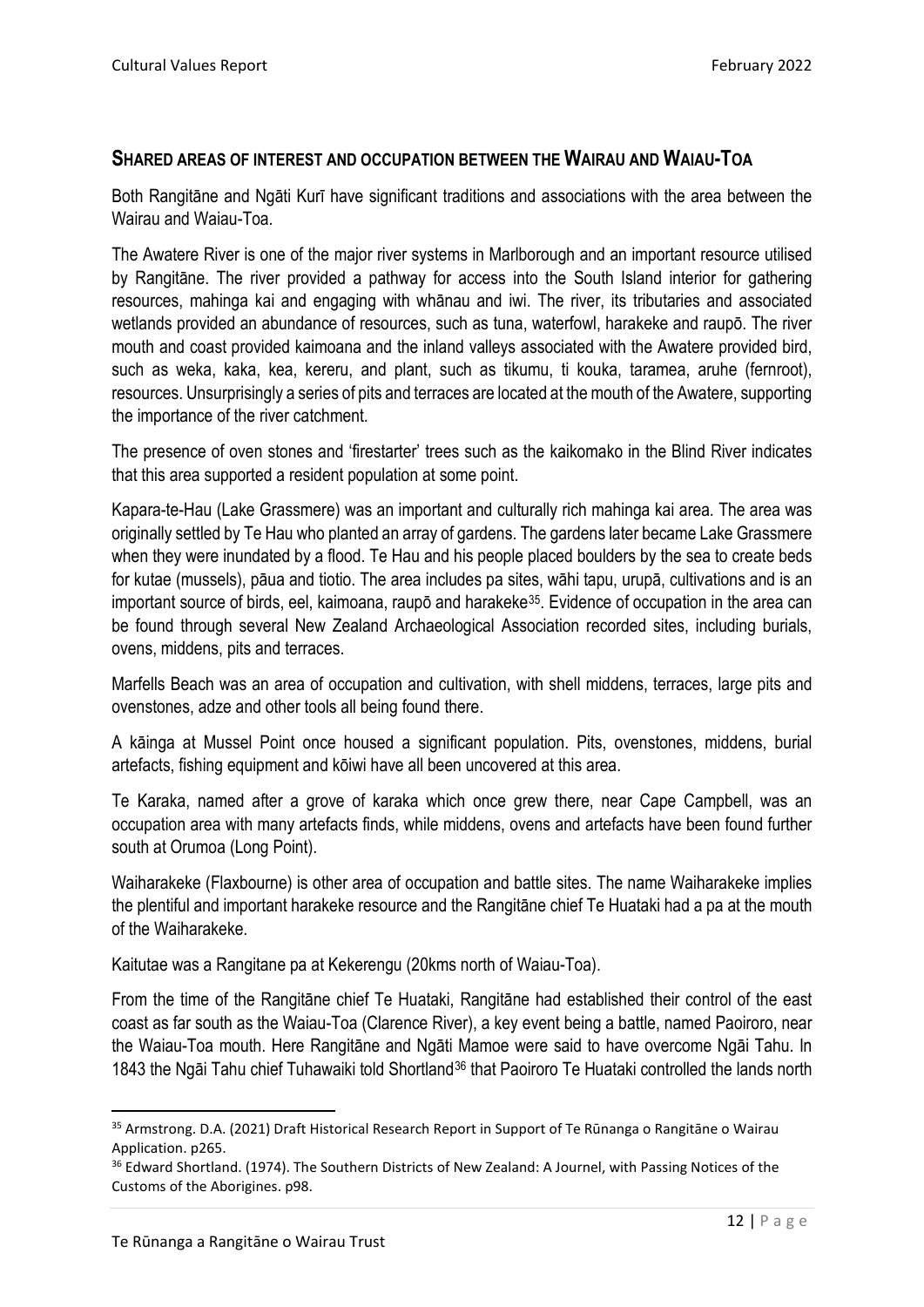of Waipapa, located on the south side of the Waiau-Toa. Te Huataki established pa at Matariki (on the north side of the Waiau-Toa) River<sup>[37](#page-12-0)</sup> and was said to have also established a pa called Mokinui at the southern end of Mataroa (inland of Parinui o Whiti).

In his evidence to the Waitangi Tribunal<sup>[38](#page-12-1)</sup>, Graham Norton notes that Matariki, on the north side of the Waiau-Toa, was a Rangitāne pa and mahinga kai site occupied until the late 1820s.

Occupation at the Waiau-Toa provided Rangitāne with mahinga kai opportunities, both coastally and within the river itself, was an important staging-post for expeditions along the coast and provided pathways into the South Island interior. This ara tawhito up the Waiau-Toa included further opportunities to gather resources but also connected to other valleys and trails, linking back north down the Awatere Valley or over to Te Tai Poutini.

The significance of the occupation of Rangitāne along the eastern coast, particularly around the Waiau-Toa, is the close locality and connection into Molesworth.

<span id="page-12-0"></span><sup>&</sup>lt;sup>37</sup> Armstrong. D.A. (2021) Draft Historical Research Report in Support of Te Rūnanga o Rangitāne o Wairau Application. p88.

<span id="page-12-1"></span><sup>&</sup>lt;sup>38</sup> Te Tau Ihu o Te Waka a Māui. (2007). Preliminary Report on Te Tau Ihu Customary Rights in the Statutory Ngāi Tahu Takiwā. WAI785. Waitangi Tribunal Report. p23.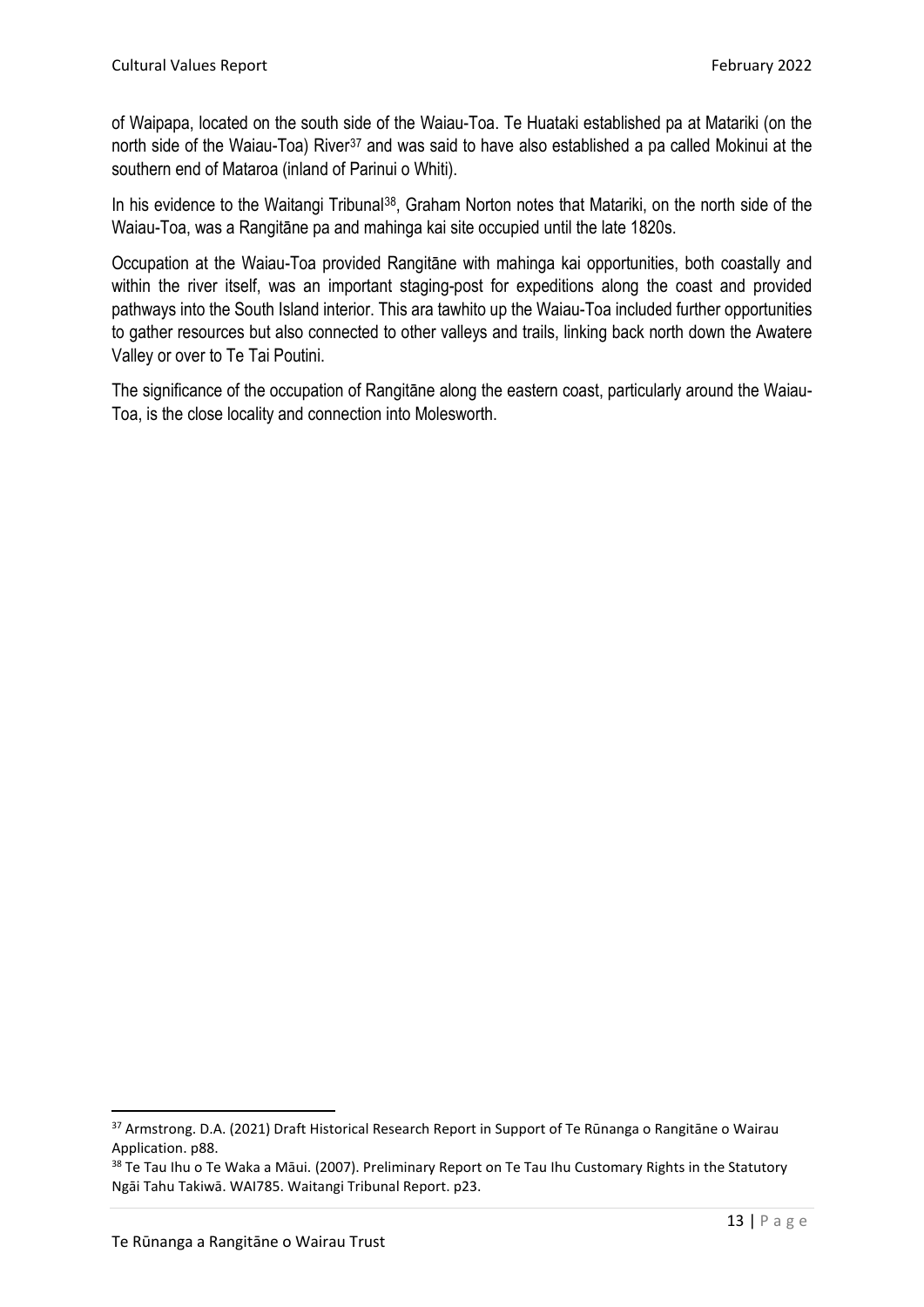#### <span id="page-13-0"></span>CULTURAL VALUES AND HISTORY OF RANGITĀNE IN MOLESWORTH

Considering the scope of occupation, centred around the northern east coast south to the Waiau-Toa, and the extensive size and population at the Wairau Lagoon complex, the interior of the northern South Island was utilised for Rangitāne survival and prosperity.

Major Rivers such as the Wairau, Awatere, and Waiau-Toa provided pathways inland, mahinga kai resources and easy access to other valuable resources. Significant Māori settlements and evidence of large occupation are present at each river mouth.

With easy access to the Wairau, Awatere and Waiau-Toa valleys, and the abundance of mahinga kai and other resources within these valleys, exploration inland to what is now Molesworth was inevitable.

Pre-human vegetation of Molesworth would have included taller tree forest, particularly tawhairauriki (mountain Beech), and a woodland mix of totara, mātai, houhi (mountain ribbonwood) and mountain totara (celery pine)[39](#page-13-1). Although human disturbance and the introduction of pests and weeds has hugely changed the vegetation landscape, Māori would have utilised these forests for many resources. The forests also provided ideal habitat for a multitude of bird species. Current bird species found on Molesworth include the tara (black fronted tern), kāmana (southern crested grebe), kārearea (New Zealand Falcon), pohowera (banded dotterel), kea, tōrea (South Island pied oystercatcher) and tītitipounamu (South Island rifleman). Shrublands support bird populations of miromiro (South Island tomtits), kakaruai (South Island Robin) and pī pipi (brown creepers)<sup>40</sup>. Today an abundance of vegetation has been recorded on Molesworth. Aruhe (fernroot), houhi (mountain ribbonwood), kanuka, kāpuka (broadleaf), korokio (wire-netting bush), koromiko, mania (sedge), manuka, pānako (fern), pātōtara (dwarf mingimingi), raupō, rautāwhiri/kōhῡhῡ (black matipo), taramea (speargrass), tawai (beech), tikumu (mountain daisy), toatoa (celery pine), tutu, wharaki (mountain flax), wī (silver tussock), and wīwī (rushes)[41](#page-13-3) have all been recorded on Molesworth, with many species still utilised by Māori today for their various uses.

Many of Molesworth's braided rivers still support an abundance of bird species. Other species found on Molesworth include kāhu (Australasian harrier), kākāriki (New Zealand parakeet), karoro (black backed gull), kōau (black shag), kōparapara or korimako (bellbird), pārera (grey duck), pihoihoi (New Zealand popit), Pīpīwharauroa (shining cuckoo), pīwakawaka (South Island fantail), poaka (pied stilt), pūtakitaki (paradise shelduck), riroriro (grey warbler), and tara (terns), many of which still hold cultural significance today.

With 3 major river headwaters located on Molesworth, the area supports many lakes, smaller river tributaries and wetlands, all of which would have supported an array of aquatic, and waterfowl, life. Today many of these waterbodies lack introduced fish species and are free from invasive introduced aquatic weeds[42](#page-13-4), which in turn supports native fish and tuna species. Shortfin tuna for example has been recorded in Island Lake[43.](#page-13-5)

<span id="page-13-1"></span><sup>&</sup>lt;sup>39</sup> Department of Conservation. (2013). Molesworth Management Plan. p14

<span id="page-13-2"></span><sup>40</sup> Department of Conservation. (2013). Molesworth Management Plan. p15

<span id="page-13-3"></span><sup>41</sup> Department of Conservation. (2013). Molesworth Management Plan.

<span id="page-13-4"></span><sup>42</sup> Department of Conservation. (2013). Molesworth Management Plan. p15

<span id="page-13-5"></span><sup>43</sup> Department of Conservation. (2013). Molesworth Management Plan. p15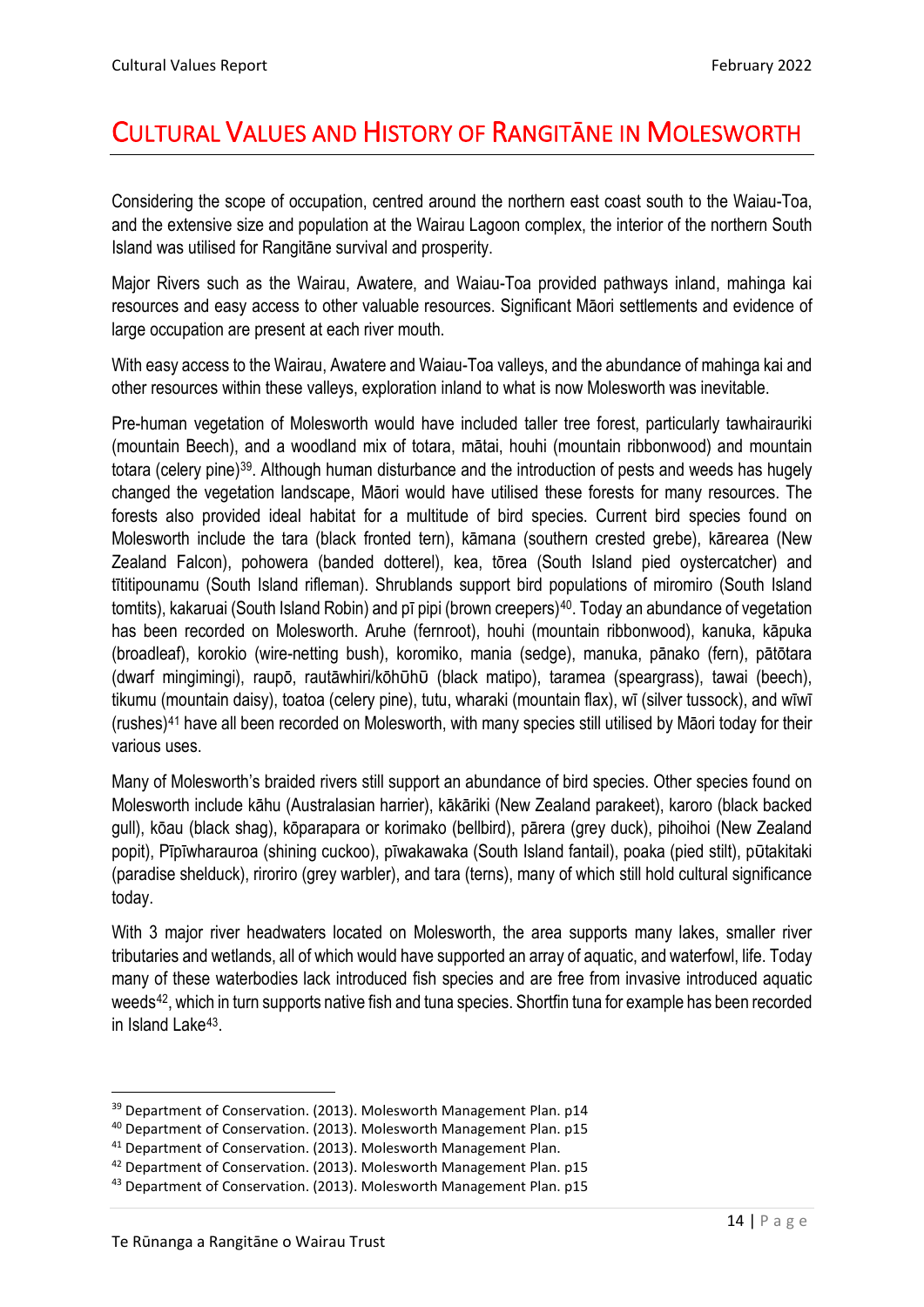Evidence of moa butchery remains at the Wairau complex supports Rangitāne travelling inland in the hunt of resources. Rangitāne, as descendants of the moa hunters, inherited the customary mātauranga associated with these practices and the area. As the moa population declined, Rangitāne would have traversed further up the valleys, right into Molesworth, in the hunt for moa. A Māori archaeological site<sup>[44](#page-14-0)</sup> at the outlet of Lake Tennyson records several small pieces of moa bone and an obsidian flake knife, while a high concentration of bones in a swamp about 50 feet square was found on the western side of the Acheron Valley, halfway between the Clarence-Acheron Junction and the Five Mile on Molesworth in 1959[45.](#page-14-1)

There are several reports and evidence of Māori remnants throughout Molesworth. Explorers Mitchell and Dashwood found a quantity of collected firewood and the remains of a whare in the Acheron Valley in the 1850s<sup>[46](#page-14-2)</sup>. Travers, who owned the Lake Guyon run (adjoining Tarndale on the south-west), described his men finding adzes, pāua shells, remains of tuna baskets and other articles left along travel routes.

The South Island interior could be an unforgiving landscape to those unfamiliar with the land. Early European explorers utilised Māori guides when traversing over Te Waipounamu. European settlers utilised existing mātauranga by utilising existing trails and mahinga kai spots dotted along the way, from north to south, east to west and through the passes, when moving stock across lands. Molesworth was a throughfare for Nelson and Marlborough pastoralists supplying stock to newly established Canterbury runs in the mid-1800s and beyond. The Acheron Accommodation House and Molesworth Cob Cottage at the eastern entrance to Molesworth are examples of several cob cottage remains dotted throughout the area along these stock trails. While these structures are not of Māori origin, they highlight how European settlers adopted similar strategies to earlier Māori in traversing the South Island interior.

Gardner in *The Amuri* claims the Acheron, Tarndale and Upper Wairau travel routes were utilised by Ngāti Toa taua (war party), under Te Rauparaha, in the 1830s in their attack on Kaiapoi pa. "While the main force travelled down the coast by waka, another party went up the Wairau to Tophouse, then by way of Tarndale, the Acheron and Jollie's Pass to the Hanmer Plain, meeting the coastal force at the mouth of the Waipara"[47.](#page-14-3) Rangitāne chiefs guided the contingent of Te Tauihu forces through the inland routes to Kaiapoi. Rangitāne not only guided these forces, but also went with their own interests to pursue.

This route had been drawn in chalk on the floor of the Nelson Sherriffs Office by unnamed Rangitāne in 1850 at the request of several Nelson leaders keen to find new land suitable for pastoral farming. The Nelson Examiner[48](#page-14-4) describes the route information which was received from "two natives of the Rangitane tribe, the original possessors of all the country at the northern end of this island, but who in their wars with Rauparaha and his allies, were mostly slain or made captive. These are the only natives who appear to have any knowledge of the interior of this part of the country, or of the passes through the rugged chains of mountains which intersect in so many directions."

<span id="page-14-0"></span><sup>44</sup> New Zealand Archaeological Association. Site M31/1.

<span id="page-14-1"></span><sup>45</sup> McCaskill. L. W. (1969). Molesworth. p15.

<span id="page-14-2"></span><sup>46</sup> McCaskill. L. W. (1969). Molesworth. pp20-21.

<span id="page-14-3"></span><sup>47</sup> McCaskill. L. W. (1969). Molesworth. p16.

<span id="page-14-4"></span><sup>48</sup> The Nelson Examiner and New Zealand Chronical. (6 April. 1850). Vol IX. Issue 422.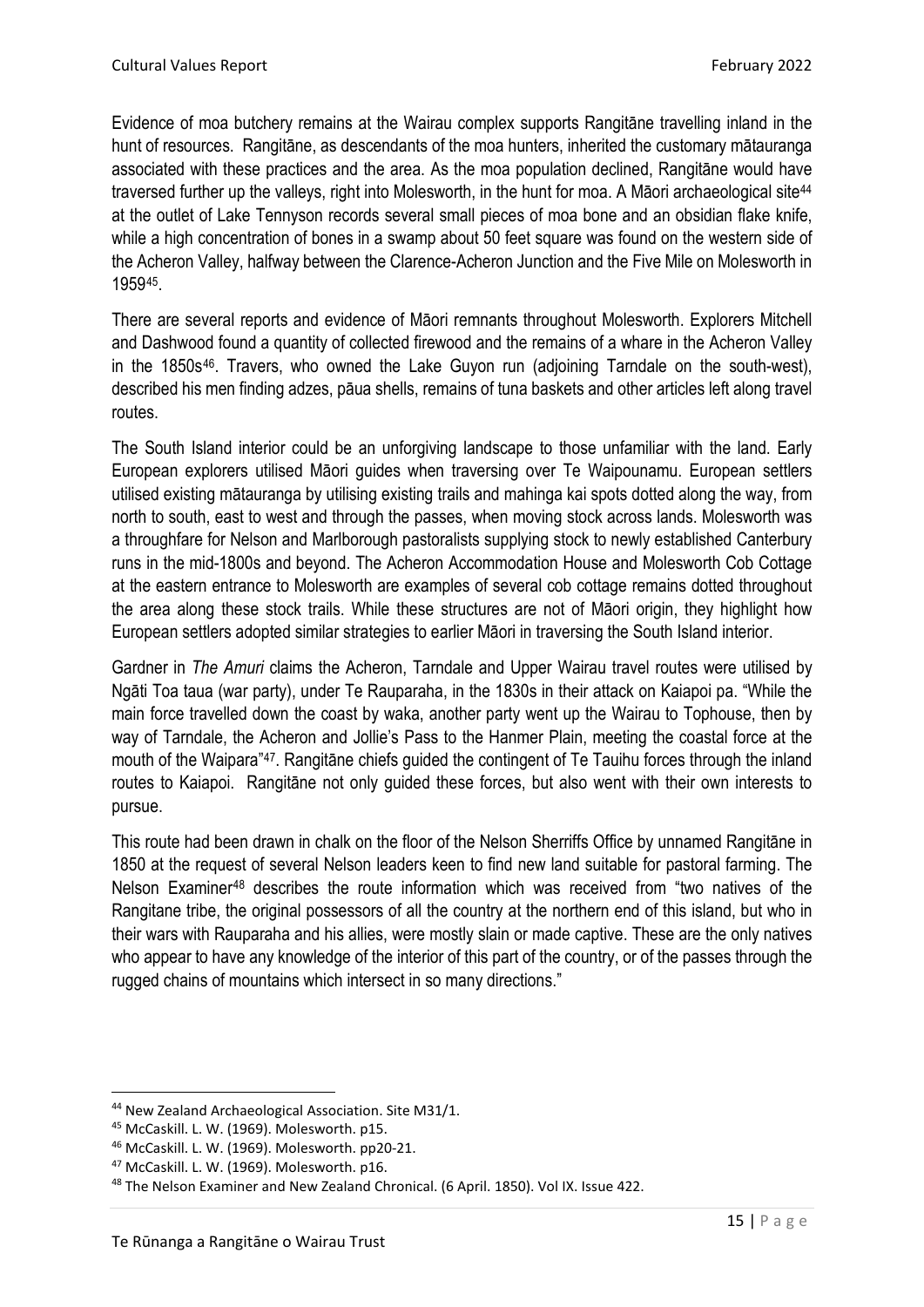This history shows the knowledge of Rangitāne in accessing the South Island interior and utilising its many pathways. This knowledge is acknowledged through a Rangitāne waiata, which talks about accessing the Molesworth area to reach Kaiapoi pa.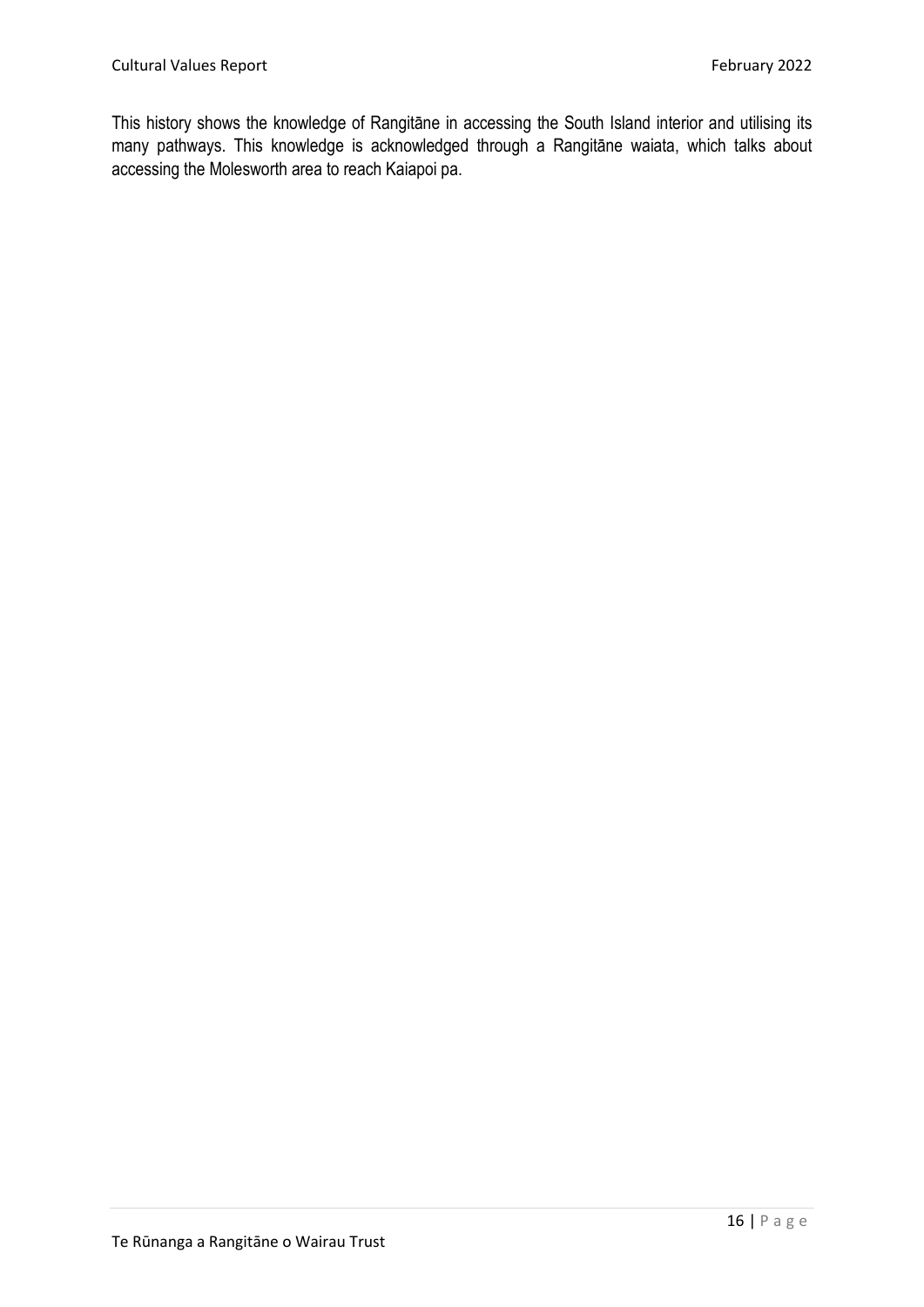## <span id="page-16-0"></span>WAIKUPU / RECOMMENDATIONS

Whakapapa and tūrangawaewae are core values that establish Māori history and cultural identity.

Whakapapa explains the origins and creation of all things. It connects people to their ancestors, the land, and natural resources. It binds tangata whenua to the mountains, foothills, plains, rivers, coasts, and other landscapes, linking the health of the people with the health of the environment.

Tūrangawaewae is derived from whakapapa. It establishes a sense of place, a sense of where you belong - your ancestral land, or 'home ground'. The relationship between tangata whenua and the natural environment, defined by whakapapa, is given practical expression through values such as kaitiakitanga (including the continued capacity for future generations to access, use and protect resources), whakapaparanga, wairua and mauri.

Kaitiakitanga includes ensuring the continued capacity for future generations to access, use and protect resources. In other words, if you have a right to access and use a resource, you also have the responsibility of ensuring the resource is plentiful and fit for use for future generations.

Inextricably linked to kaitiakitanga, Rangatiratanga is about independence and self-determination. It's about the ability of tangata whenua to exercise customary authority over things Māori - over mahinga kai, wahi tapu and other taonga tuku iho. Effective rangatiratanga and independence enable manaakitanga (hospitality, taking care of visitors), by ensuring that whanau have access to local resources that are healthy and abundant.

Mana, Mana Whakahaere and Mana Motuhake encompasses the authority and rights to manage land, soil, and resources, to exercise mana and kaitiakitanga over resources, and giving the authority for decision making by utilising the generational knowledge of land management that Māori retain.

Mauri is the essential life force of all things, spiritual essence. It is a central component of the Māori perspective on the environment and can be defined as the life principle, life supporting capacity, or life force present in all things. The preservation of mauri was closely associated with the practices of tapu. The prohibition of certain practices and the sacredness of certain places ensured their protection and hence their mauri. For example, it was tapu to leave the feathers of snared birds in the forest because other birds would sense danger and leave the area. Similarly, the cleaning of fish in the sea constituted not only physical pollution but also spiritual pollution. Mauri is instinctive. It engages the human senses. If a river looks and smells fresh with a healthy biodiverse habitat, if it sounds alive and full of vitality, if the water and kai is sweet to taste and if overall, it just feels right, chances are the mauri will be healthy.

Wairua is borne from the spiritual domain. It conveys elements of whenua/soils to spiritual connections which bind the living to the non-living, the heavens to the earth. It is an essential requirement for the identity and wellbeing of Māori. The expression of Wairuatanga in the physical environment connects cultural heritage with its contemporary context and contributes to a sense of belonging and a unique sense of identity. Some describe it as an internal connection to the universe.

The concept of ki uta ki tai has a general meaning of mountains to the sea and encompasses thinking in terms of a whole catchment, rather than individual waterways. What happens in the mountains effects downstream in the coastal marine area. However, this a very simplistic view. Ki uta ki tai includes layers of knowledge about the environment. It refers to how Maori managed resources and how they organised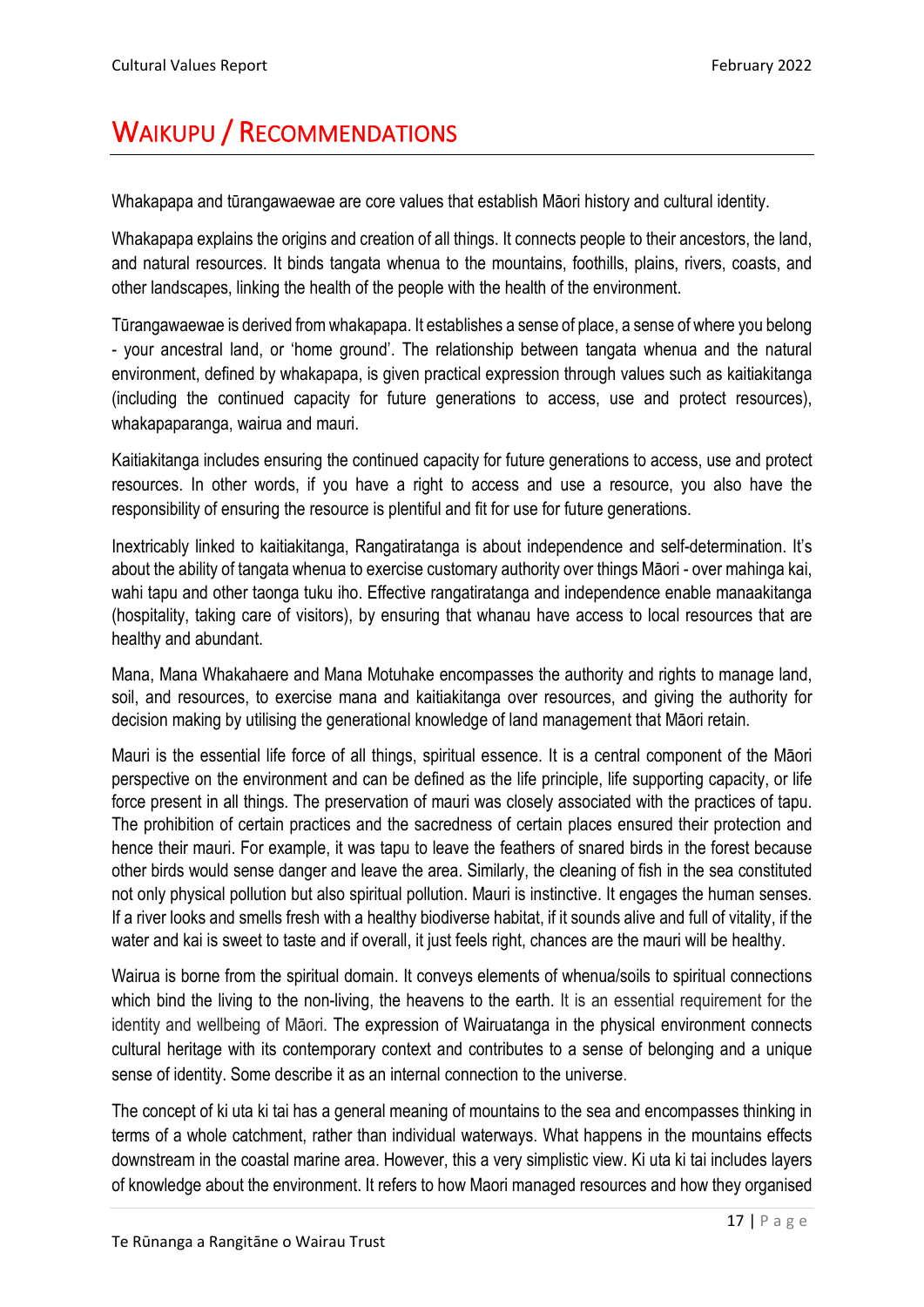their lives by the seasons. For example, eels are an important food source for whanau, which means that the whakaheke or migration of eels from the rivers and estuaries out to sea, is hugely important. Our understanding of the way in which ecosystems are interconnected is not only formed by geographical factors, but also the seasonal availability of and access to foods both in and out of the oceans, including both fish and bird life and other types of species as well. This means that ki uta ki tai has always been based on Mātauranga Māori and provides the foundation for the way in which whanau structured their economies and lived as healthy communities.

Utu is a general principle that for everything gifted another of a least equal value should be returned. Utu denotes reciprocity between the living and the departed. It is through reciprocity that balance is achieved. If you take water or kai from a river, there is the obligation to look after the river. Looking after the resource that feeds us establishes a common-sense sustainable approach and demonstrates respect for the resource.

Tikanga basically means to do the right thing and do it in the right way. Māori have specific cultural values and perspectives through a body of highly specialised knowledge developed over generations. Tikanga is underpinned by tribal kawa (spiritual and natural order) which guide the interaction and moderate the balance.

The values listed above, and others that are not listed here, embodies what it means to be Māori. Māori identity is connected and strengthened by exemplifying these values in every aspect of life. The whenua is a pillar of Māori identity. It represents where and who we come from through our creation stories, our tupuna are embodied through the landscapes, and it has been and continues to be crucial to our survival.

The identity of Rangitāne is strongly associated with the natural environment. Over the past 170 years Rangitāne's ability to express these relationships and exercise kaitiaki responsibilities has been drastically eroded[49](#page-17-0), and as such Rangitāne have been excluded from engagement and other potential opportunities.

Rangitāne have whakapapa and inter-generational connection with Molesworth through historical and contemporary use, events, and associations. This connection is still maintained by Rangitāne today.

Te Rūnanga a Rangitāne o Wairau Trust make the following recommendations to ensure Rangitāne interests and aspirations are accounted for, and areas of cultural significance are accommodated as required:

- **1. The Department of Conservation to recognise the traditional, cultural, and contemporary connection Te Rūnanga a Rangitāne o Wairau Trust have with Molesworth.**
- **2. The Department of Conservation to recognise that Molesworth Recreation Reserve sits within the rohe of Rangitāne o Wairau, and as such, records Rangitāne o Wairau as having interests within Molesworth Recreation Reserve.**
- **3. The Department of Conservation to engage Te Rūnanga a Rangitāne o Wairau Trust on the Molesworth Recreation Reserve Conservation Management Plan Review, and any subsequent reviews.**

<span id="page-17-0"></span><sup>49</sup> Te Rūnanga a Rangitāne o Wairau Settlement Booklet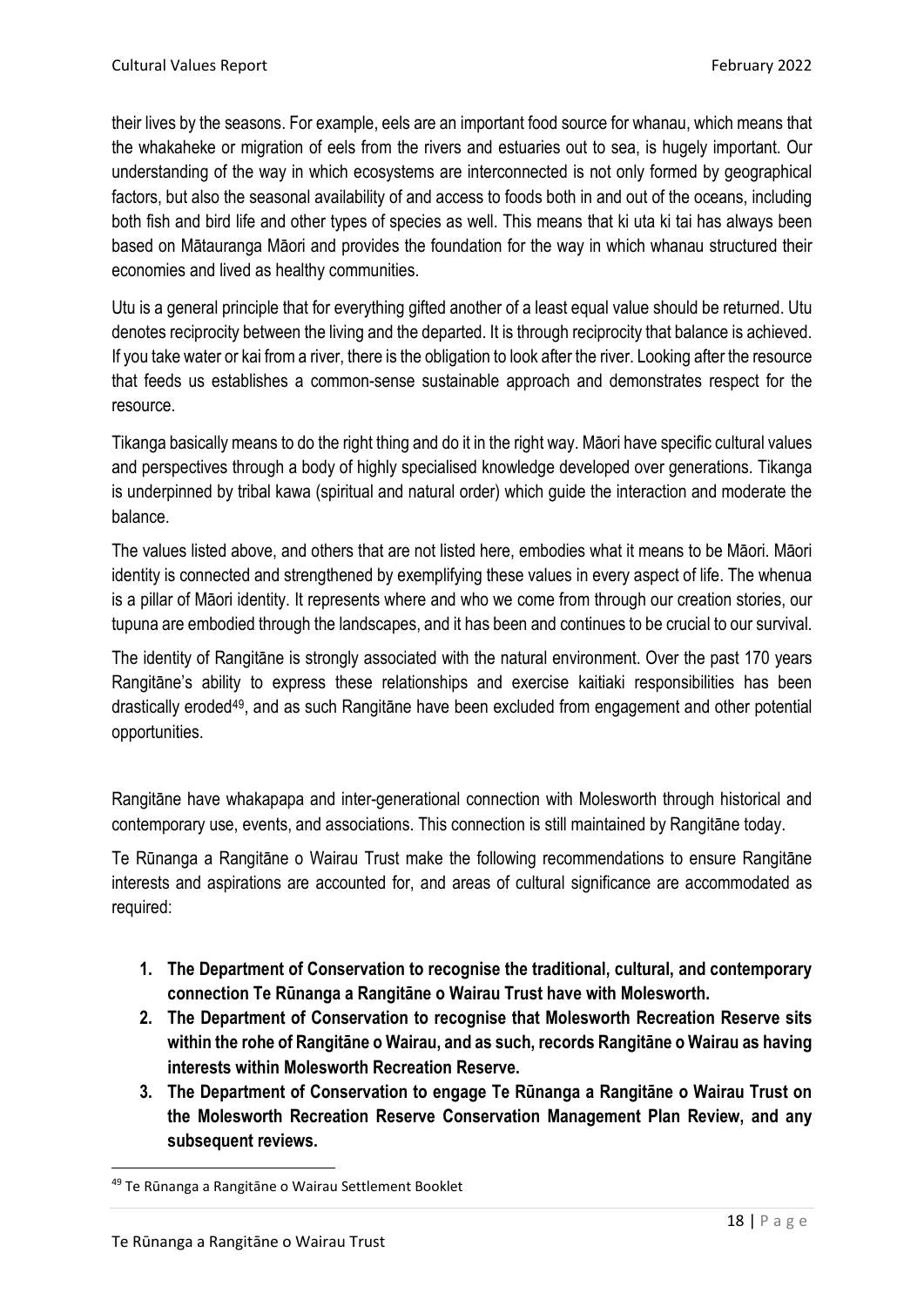- **4. The Department of Conservation to engage Te Rūnanga a Rangitāne o Wairau Trust on the management of Molesworth Recreation Reserve in accordance with the Molesworth Recreation Reserve Conservation Management Plan.**
- **5. The Department of Conservation to provide Te Rūnanga a Rangitāne o Wairau Trust resourced representation, with decision making capabilities, on the Molesworth Steering Committee.**
- **6. The Department of Conservation to provide resourcing for Te Rūnanga a Rangitāne o Wairau Trust to prepare a long-term Strategic Direction Plan for their interests in Molesworth, for inclusion in and implementation through the Molesworth Recreation Reserve Conservation Management Plan.**
- **7. The Department of Conservation to engage Te Rūnanga a Rangitāne o Wairau Trust in updates/reviews of existing farming leases and grazing licences and any future farming leases and grazing licences.**
- **8. The Department of Conservation to require the lessee (Landcorp) to develop and implement a Farm Environment Management Plan ('FEMP') for Molesworth to minimise the impact of farming on the ecological health and amenity value of New Zealand waterways.**
	- **a. The Department of Conservation in consultation with Te Rūnanga a Rangitāne o Wairau Trust, will first investigate and then require the lessee to use FEMP for Molesworth to acknowledge and implement good farming practices.**
	- **b. The Department of Conservation will undergo annual audits, which will increase to 3 yearly audits when water quality and quantity improves (measures identified in FEMP).**
	- **c. The Department of Conservation and the Lessee to engage with iwi when developing and implementing the FEMP.**